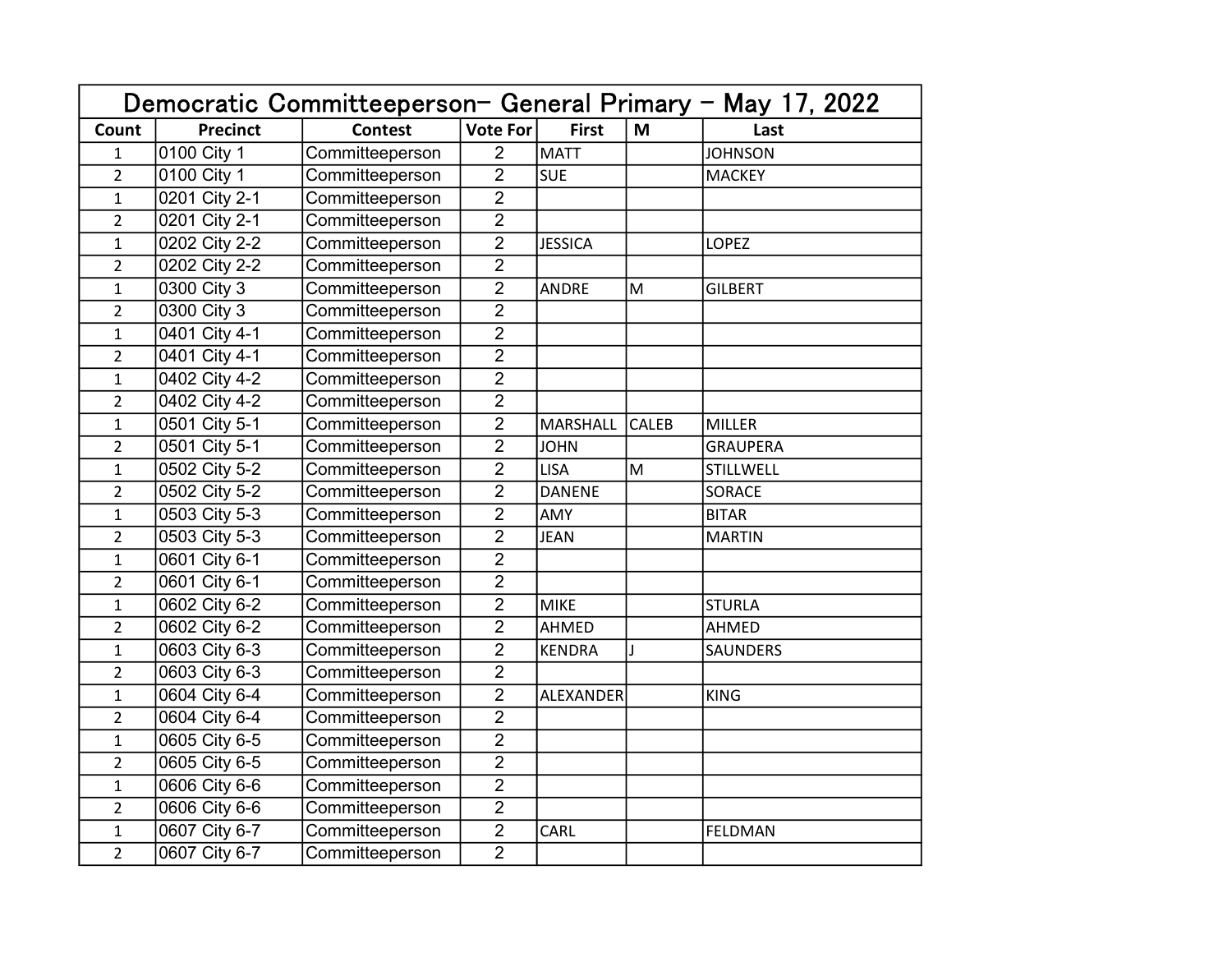| $\mathbf{1}$   | 0608 City 6-8              | Committeeperson | $\overline{2}$ |                |   |                 |
|----------------|----------------------------|-----------------|----------------|----------------|---|-----------------|
| $\overline{2}$ | 0608 City 6-8              | Committeeperson | $\overline{2}$ |                |   |                 |
| $\mathbf{1}$   | 0701 City 7-1              | Committeeperson | $\overline{2}$ | <b>CHESTER</b> | F | STEWART, JR     |
| $\overline{2}$ | 0701 City 7-1              | Committeeperson | $\overline{2}$ |                |   |                 |
| $\mathbf{1}$   | 0702 City 7-2              | Committeeperson | $\overline{2}$ | <b>WHITNEY</b> |   | <b>DAVIS</b>    |
| $\overline{2}$ | 0702 City 7-2              | Committeeperson | $\overline{2}$ | <b>DARLENE</b> |   | <b>BYRD</b>     |
| $\mathbf{1}$   | 0703 City 7-3              | Committeeperson | $\overline{2}$ |                |   |                 |
| $\overline{2}$ | $\overline{0703}$ City 7-3 | Committeeperson | $\overline{2}$ |                |   |                 |
| $\mathbf{1}$   | 0704 City 7-4              | Committeeperson | $\overline{2}$ |                |   |                 |
| $\overline{2}$ | 0704 City 7-4              | Committeeperson | $\overline{2}$ |                |   |                 |
| $\mathbf{1}$   | 0705 City 7-5              | Committeeperson | $\overline{2}$ |                |   |                 |
| $\overline{2}$ | 0705 City 7-5              | Committeeperson | $\overline{2}$ |                |   |                 |
| $\mathbf{1}$   | 0706 City 7-6              | Committeeperson | $\overline{2}$ |                |   |                 |
| $\overline{2}$ | 0706 City 7-6              | Committeeperson | $\overline{2}$ |                |   |                 |
| $\mathbf{1}$   | 0707 City 7-7              | Committeeperson | $\overline{2}$ |                |   |                 |
| $\overline{2}$ | 0707 City 7-7              | Committeeperson | $\overline{2}$ |                |   |                 |
| $\mathbf 1$    | 0708 City 7-8              | Committeeperson | $\overline{2}$ | <b>JEREMY</b>  |   | <b>GAMMACHE</b> |
| $\overline{2}$ | 0708 City 7-8              | Committeeperson | $\overline{2}$ |                |   |                 |
| $\mathbf{1}$   | 0801 City 8-1              | Committeeperson | $\overline{2}$ | <b>DENNIS</b>  | A | <b>BAKAY</b>    |
| $\overline{2}$ | 0801 City 8-1              | Committeeperson | $\overline{2}$ |                |   |                 |
| $\mathbf{1}$   | 0802 City 8-2              | Committeeperson | $\overline{2}$ | LAUREN         |   | <b>SLESSER</b>  |
| $\overline{2}$ | 0802 City 8-2              | Committeeperson | $\overline{2}$ |                |   |                 |
| $\mathbf{1}$   | 0803 City 8-3              | Committeeperson | $\overline{2}$ |                |   |                 |
| $\overline{2}$ | 0803 City 8-3              | Committeeperson | $\overline{2}$ |                |   |                 |
| $\mathbf{1}$   | 0804 City 8-4              | Committeeperson | $\overline{2}$ |                |   |                 |
| $\overline{2}$ | 0804 City 8-4              | Committeeperson | $\overline{2}$ |                |   |                 |
| $\mathbf 1$    | 0805 City 8-5              | Committeeperson | $\overline{2}$ |                |   |                 |
| $\overline{2}$ | 0805 City 8-5              | Committeeperson | $\overline{2}$ |                |   |                 |
| $\mathbf{1}$   | 0806 City 8-6              | Committeeperson | $\overline{2}$ |                |   |                 |
| $\overline{2}$ | 0806 City 8-6              | Committeeperson | $\overline{2}$ |                |   |                 |
| $\mathbf{1}$   | 0807 City 8-7              | Committeeperson | $\overline{2}$ |                |   |                 |
| $\overline{2}$ | 0807 City 8-7              | Committeeperson | $\overline{2}$ |                |   |                 |
| $\mathbf{1}$   | 0808 City 8-8              | Committeeperson | $\overline{2}$ |                |   |                 |
| $\overline{2}$ | 0808 City 8-8              | Committeeperson | $\overline{2}$ |                |   |                 |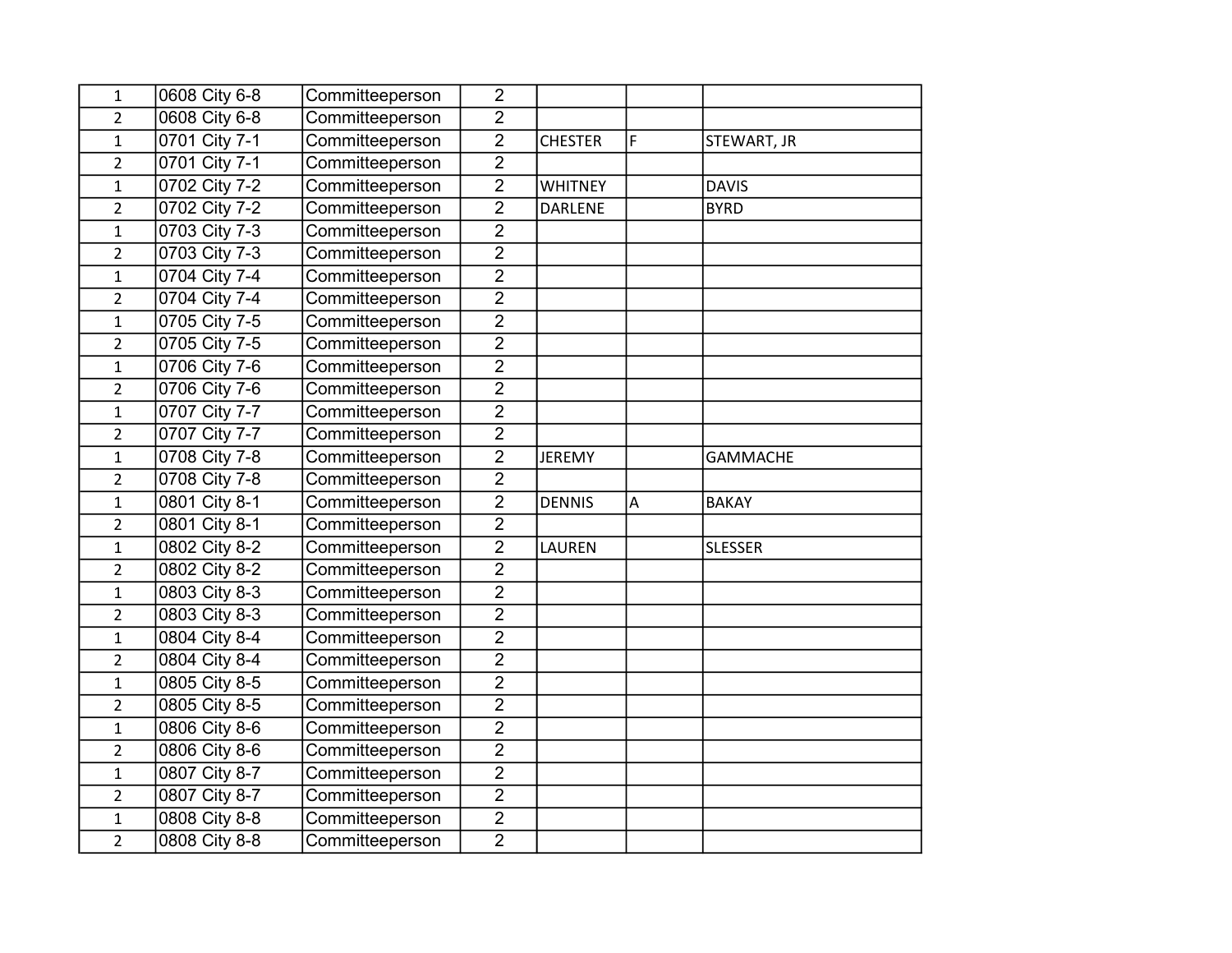| $\mathbf{1}$            | 0809 City 8-9 | Committeeperson | $\overline{2}$ |               |           |                   |
|-------------------------|---------------|-----------------|----------------|---------------|-----------|-------------------|
| $\overline{2}$          | 0809 City 8-9 | Committeeperson | $\overline{2}$ |               |           |                   |
| $\mathbf{1}$            | 0901 City 9-1 | Committeeperson | $\overline{2}$ | COLIN         | C         | <b>HEINLE</b>     |
| $\overline{2}$          | 0901 City 9-1 | Committeeperson | $\overline{2}$ |               |           |                   |
| $\mathbf 1$             | 0902 City 9-2 | Committeeperson | $\overline{2}$ |               |           |                   |
| $\overline{2}$          | 0902 City 9-2 | Committeeperson | $\overline{2}$ |               |           |                   |
| $\mathbf 1$             | 0903 City 9-3 | Committeeperson | $\overline{2}$ |               |           |                   |
| $\overline{2}$          | 0903 City 9-3 | Committeeperson | $\overline{2}$ |               |           |                   |
| $\mathbf 1$             | 0904 City 9-4 | Committeeperson | $\overline{2}$ |               |           |                   |
| $\overline{2}$          | 0904 City 9-4 | Committeeperson | $\overline{2}$ |               |           |                   |
| $\mathbf{1}$            | 0905 City 9-5 | Committeeperson | $\overline{2}$ |               |           |                   |
| $\overline{2}$          | 0905 City 9-5 | Committeeperson | $\overline{2}$ |               |           |                   |
| $\mathbf{1}$            | 1000 Adamstwn | Committeeperson | $\overline{2}$ | <b>DELYN</b>  | ${\sf R}$ | ALUMBAUGH         |
| $\overline{2}$          | 1000 Adamstwn | Committeeperson | $\overline{2}$ | <b>JAMES</b>  |           | JOHNSON-NULL      |
| $\mathbf 1$             | 1101 Akron-E  | Committeeperson | $\overline{2}$ | <b>JOHN</b>   |           | <b>WILLIAMSON</b> |
| $\overline{\mathbf{c}}$ | 1101 Akron-E  | Committeeperson | $\overline{2}$ |               |           |                   |
| $\mathbf{1}$            | 1102 Akron-W  | Committeeperson | $\overline{2}$ | <b>THOMAS</b> |           | <b>BURNETT</b>    |
| $\overline{2}$          | 1102 Akron-W  | Committeeperson | $\overline{2}$ |               |           |                   |
| $\mathbf{1}$            | 1200 Christia | Committeeperson | $\overline{2}$ |               |           |                   |
| $\overline{2}$          | 1200 Christia | Committeeperson | $\overline{2}$ |               |           |                   |
| $\mathbf{1}$            | 1301 Columb-1 | Committeeperson | $\overline{2}$ |               |           |                   |
| $\overline{2}$          | 1301 Columb-1 | Committeeperson | $\overline{2}$ |               |           |                   |
| $\mathbf{1}$            | 1304 Columb-4 | Committeeperson | $\overline{2}$ |               |           |                   |
| $\overline{2}$          | 1304 Columb-4 | Committeeperson | $\overline{2}$ |               |           |                   |
| $\mathbf 1$             | 1305 Columb-5 | Committeeperson | $\overline{2}$ |               |           |                   |
| $\overline{2}$          | 1305 Columb-5 | Committeeperson | $\overline{2}$ |               |           |                   |
| $\mathbf 1$             | 1306 Columb-6 | Committeeperson | $\overline{2}$ | <b>BECKY</b>  |           | YOUNG             |
| $\overline{2}$          | 1306 Columb-6 | Committeeperson | $\overline{2}$ | <b>ROBERT</b> |           | <b>MISCIAGNA</b>  |
| $\mathbf{1}$            | 1307 Columb-7 | Committeeperson | $\overline{2}$ |               |           |                   |
| $\overline{2}$          | 1307 Columb-7 | Committeeperson | $\overline{2}$ |               |           |                   |
| $\mathbf{1}$            | 1309 Columb-9 | Committeeperson | $\overline{2}$ |               |           |                   |
| $\overline{2}$          | 1309 Columb-9 | Committeeperson | $\overline{2}$ |               |           |                   |
| $\mathbf{1}$            | 1400 Denver   | Committeeperson | $\overline{2}$ |               |           |                   |
| $\overline{2}$          | 1400 Denver   | Committeeperson | $\overline{2}$ |               |           |                   |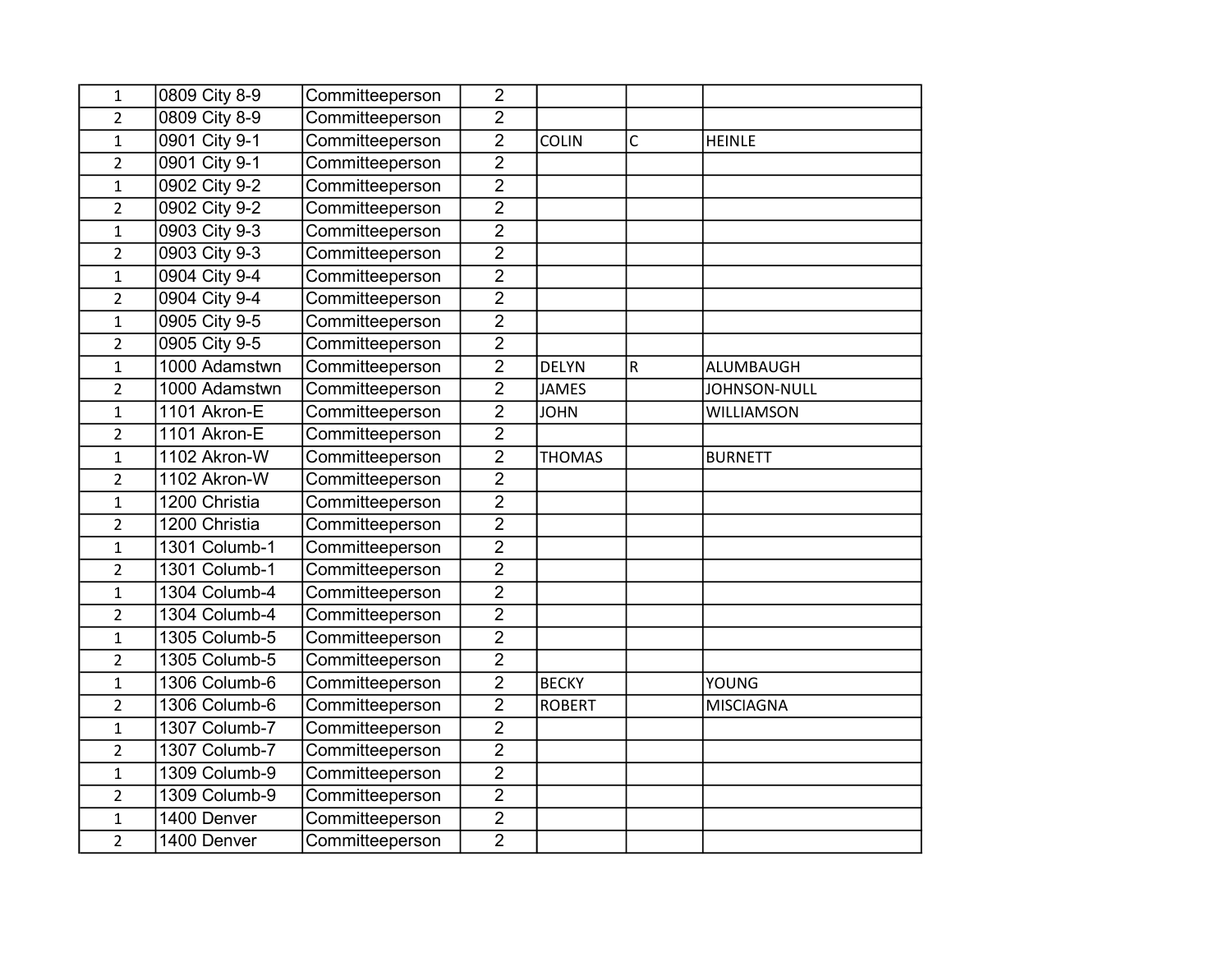| $\mathbf{1}$   | 1500 E Pete-N | Committeeperson | $\overline{2}$ | <b>DIANE</b>  | E  | <b>KOON</b>         |
|----------------|---------------|-----------------|----------------|---------------|----|---------------------|
| $\overline{a}$ | 1500 E Pete-N | Committeeperson | $\overline{2}$ | <b>ANNA</b>   |    | <b>THOMAS</b>       |
| $\mathbf{1}$   | 1501 E Pete-S | Committeeperson | $\overline{2}$ | <b>JOHN</b>   |    | <b>HERR</b>         |
| $\overline{2}$ | 1501 E Pete-S | Committeeperson | $\overline{2}$ | SARAH         |    | <b>HUNT</b>         |
| $\mathbf{1}$   | 1502 E Pete-W | Committeeperson | $\overline{2}$ | <b>DEBRA</b>  |    | <b>MILLER</b>       |
| $\overline{2}$ | 1502 E Pete-W | Committeeperson | $\overline{2}$ |               |    |                     |
| $\mathbf{1}$   | 1601 E-town 1 | Committeeperson | $\overline{2}$ |               |    |                     |
| $\overline{2}$ | 1601 E-town 1 | Committeeperson | $\overline{2}$ |               |    |                     |
| $\mathbf{1}$   | 1602 E-town 2 | Committeeperson | $\overline{2}$ | <b>MARY</b>   |    | <b>AUKER-ENDRES</b> |
| $\overline{2}$ | 1602 E-town 2 | Committeeperson | $\overline{2}$ |               |    |                     |
| $\mathbf{1}$   | 1603 Etow 3-1 | Committeeperson | $\overline{2}$ |               |    |                     |
| $\overline{2}$ | 1603 Etow 3-1 | Committeeperson | $\overline{2}$ |               |    |                     |
| $\mathbf{1}$   | 1604 Etow 3-2 | Committeeperson | $\overline{2}$ |               |    |                     |
| $\overline{2}$ | 1604 Etow 3-2 | Committeeperson | $\overline{2}$ |               |    |                     |
| $\mathbf{1}$   | 1605 Etow 3-3 | Committeeperson | $\overline{2}$ |               |    |                     |
| $\overline{2}$ | 1605 Etow 3-3 | Committeeperson | $\overline{2}$ |               |    |                     |
| $\mathbf{1}$   | 1701 Eph-1    | Committeeperson | $\overline{2}$ |               |    |                     |
| $\overline{2}$ | 1701 Eph-1    | Committeeperson | $\overline{2}$ |               |    |                     |
| $\mathbf{1}$   | 1702 Eph-2    | Committeeperson | $\overline{2}$ |               |    |                     |
| $\overline{2}$ | 1702 Eph-2    | Committeeperson | $\overline{2}$ |               |    |                     |
| $\mathbf{1}$   | 1703 Eph-3    | Committeeperson | $\overline{2}$ | <b>DAN</b>    |    | <b>SWEIGART</b>     |
| $\overline{2}$ | 1703 Eph-3    | Committeeperson | $\overline{2}$ | <b>GINNY</b>  |    | DI ILIO             |
| $\mathbf{1}$   | 1704 Eph-4    | Committeeperson | $\overline{2}$ | <b>JAMES</b>  |    | SANDOE              |
| $\overline{2}$ | 1704 Eph-4    | Committeeperson | $\overline{2}$ |               |    |                     |
| $\mathbf{1}$   | 1801 Litz 1-1 | Committeeperson | $\overline{2}$ |               |    |                     |
| $\overline{2}$ | 1801 Litz 1-1 | Committeeperson | $\overline{2}$ |               |    |                     |
| $\mathbf{1}$   | 1802 Litz 1-2 | Committeeperson | $\overline{2}$ |               |    |                     |
| $\overline{2}$ | 1802 Litz 1-2 | Committeeperson | $\overline{2}$ |               |    |                     |
| $\mathbf{1}$   | 1803 Litz 2-1 | Committeeperson | $\overline{2}$ |               |    |                     |
| $\overline{2}$ | 1803 Litz 2-1 | Committeeperson | $\overline{2}$ |               |    |                     |
| $\mathbf{1}$   | 1804 Litz 2-2 | Committeeperson | $\overline{2}$ |               |    |                     |
| $\overline{2}$ | 1804 Litz 2-2 | Committeeperson | $\overline{2}$ |               |    |                     |
| $\mathbf{1}$   | 1805 Litz 3-1 | Committeeperson | $\overline{2}$ | <b>JOANNE</b> | E. | <b>ROBB</b>         |
| $\overline{2}$ | 1805 Litz 3-1 | Committeeperson | $\overline{2}$ |               |    |                     |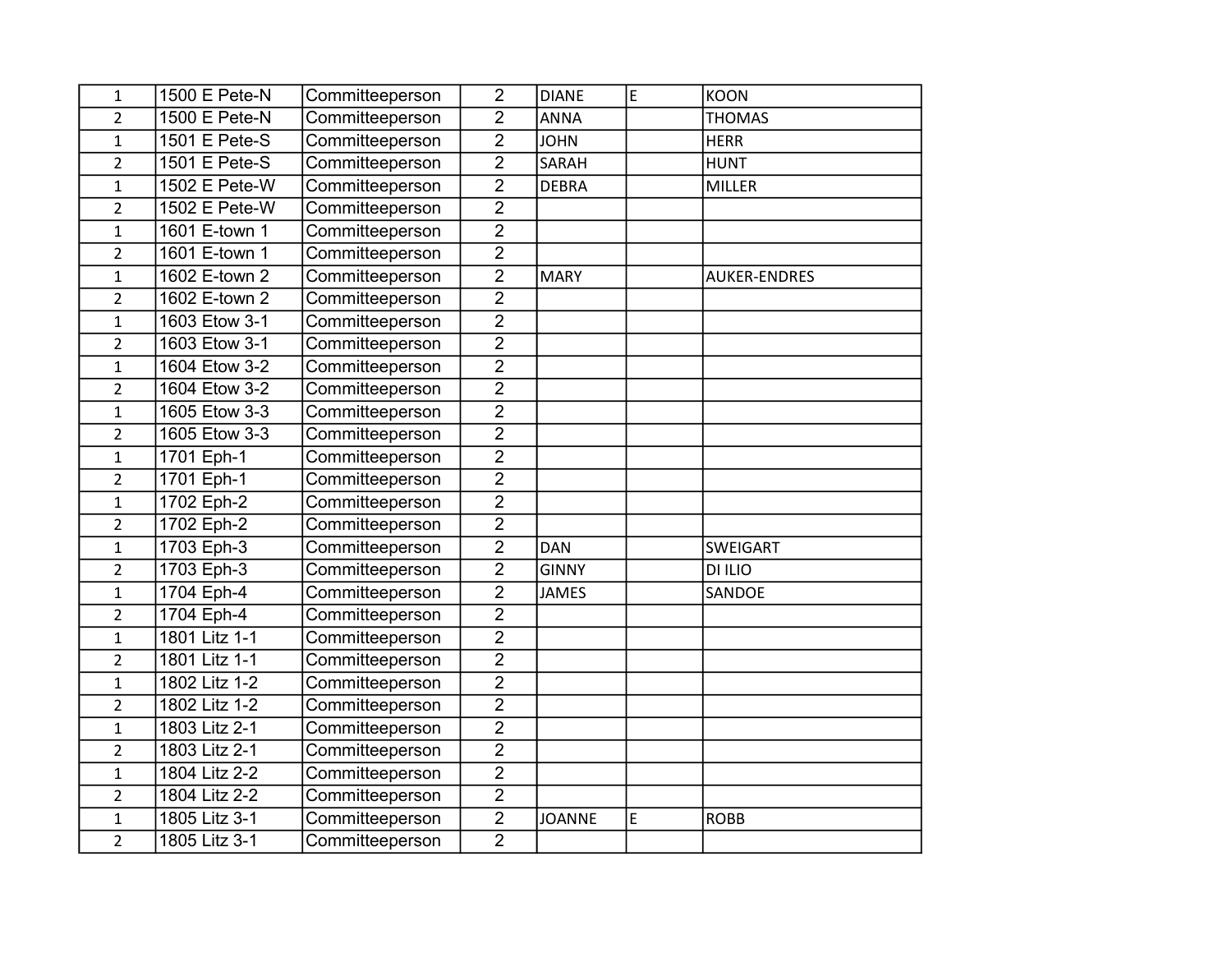| $\mathbf{1}$   | 1806 Litz 3-2 | Committeeperson | $\overline{2}$ |                |               |                       |
|----------------|---------------|-----------------|----------------|----------------|---------------|-----------------------|
| $\overline{2}$ | 1806 Litz 3-2 | Committeeperson | $\overline{2}$ |                |               |                       |
| $\mathbf{1}$   | 1901 Mheim B1 | Committeeperson | $\overline{2}$ | <b>JOSHUA</b>  |               | <b>BENNETT</b>        |
| $\overline{2}$ | 1901 Mheim B1 | Committeeperson | $\overline{2}$ |                |               |                       |
| $\mathbf{1}$   | 1902 Mheim B2 | Committeeperson | $\overline{2}$ |                |               |                       |
| $\overline{2}$ | 1902 Mheim B2 | Committeeperson | $\overline{2}$ |                |               |                       |
| $\mathbf{1}$   | 2001 Mariet-1 | Committeeperson | $\overline{2}$ | <b>MARY</b>    | LOU           | <b>ELLSWORTH</b>      |
| $\overline{2}$ | 2001 Mariet-1 | Committeeperson | $\overline{2}$ |                |               |                       |
| $\mathbf{1}$   | 2002 Mariet-2 | Committeeperson | $\overline{2}$ | <b>GLEN</b>    | Α             | <b>MAZIS</b>          |
| $\overline{2}$ | 2002 Mariet-2 | Committeeperson | $\overline{2}$ |                |               |                       |
| $\mathbf{1}$   | 2101 Mville-1 | Committeeperson | $\overline{2}$ | <b>KEELY</b>   |               | <b>CHILDERS HEANY</b> |
| $\overline{2}$ | 2101 Mville-1 | Committeeperson | $\overline{2}$ |                |               |                       |
| $\mathbf{1}$   | 2102 Mville-2 | Committeeperson | $\overline{2}$ | <b>LYNN</b>    |               | <b>MILLER</b>         |
| $\overline{2}$ | 2102 Mville-2 | Committeeperson | $\overline{2}$ | <b>MELISSA</b> |               | <b>OSTROWSKI</b>      |
| $\mathbf{1}$   | 2103 Mville-3 | Committeeperson | $\overline{2}$ | <b>DIANNE</b>  |               | <b>BATES</b>          |
| $\overline{2}$ | 2103 Mville-3 | Committeeperson | $\overline{2}$ |                |               |                       |
| $\mathbf{1}$   | 2104 Mville-4 | Committeeperson | $\overline{2}$ |                |               |                       |
| $\overline{2}$ | 2104 Mville-4 | Committeeperson | $\overline{2}$ |                |               |                       |
| $\mathbf{1}$   | 2301 MtJoy-E  | Committeeperson | $\overline{2}$ | <b>PATRICK</b> |               | <b>GERLACH</b>        |
| $\overline{2}$ | 2301 MtJoy-E  | Committeeperson | $\overline{2}$ | <b>GRACE</b>   |               | <b>HEILAND</b>        |
| $\mathbf{1}$   | 2302 MtJoy-Fl | Committeeperson | $\overline{2}$ | <b>DOMINIC</b> | F             | CASTALDI              |
| $\overline{2}$ | 2302 MtJoy-Fl | Committeeperson | $\overline{2}$ |                |               |                       |
| $\mathbf{1}$   | 2303 MtJoy-W  | Committeeperson | $\overline{2}$ |                |               |                       |
| $\overline{2}$ | 2303 MtJoy-W  | Committeeperson | $\overline{2}$ |                |               |                       |
| $\mathbf{1}$   | 2400 Mt-ville | Committeeperson | $\overline{2}$ | D              | DOUGLAS PRYER |                       |
| $\overline{2}$ | 2400 Mt-ville | Committeeperson | $\overline{2}$ |                |               |                       |
| $\mathbf{1}$   | 2501 N Holld1 | Committeeperson | $\overline{2}$ | <b>BRYAN</b>   |               | <b>HOWER</b>          |
| $\overline{2}$ | 2501 N Holld1 | Committeeperson | $\overline{2}$ |                |               |                       |
| $\mathbf{1}$   | 2502 N Holld2 | Committeeperson | $\overline{2}$ | <b>SEAN</b>    |               | <b>REESE</b>          |
| $\overline{2}$ | 2502 N Holld2 | Committeeperson | $\overline{2}$ |                |               |                       |
| $\mathbf 1$    | 2503 N Holld3 | Committeeperson | $\overline{2}$ |                |               |                       |
| $\overline{2}$ | 2503 N Holld3 | Committeeperson | $\overline{2}$ |                |               |                       |
| $\mathbf{1}$   | 2600 Q-ville  | Committeeperson | $\overline{2}$ | <b>JOHN</b>    | F             | <b>SLAUCH</b>         |
| $\overline{2}$ | 2600 Q-ville  | Committeeperson | $\overline{2}$ | <b>KATHRYN</b> | <b>FARRA</b>  | SLAUCH-BOOZER         |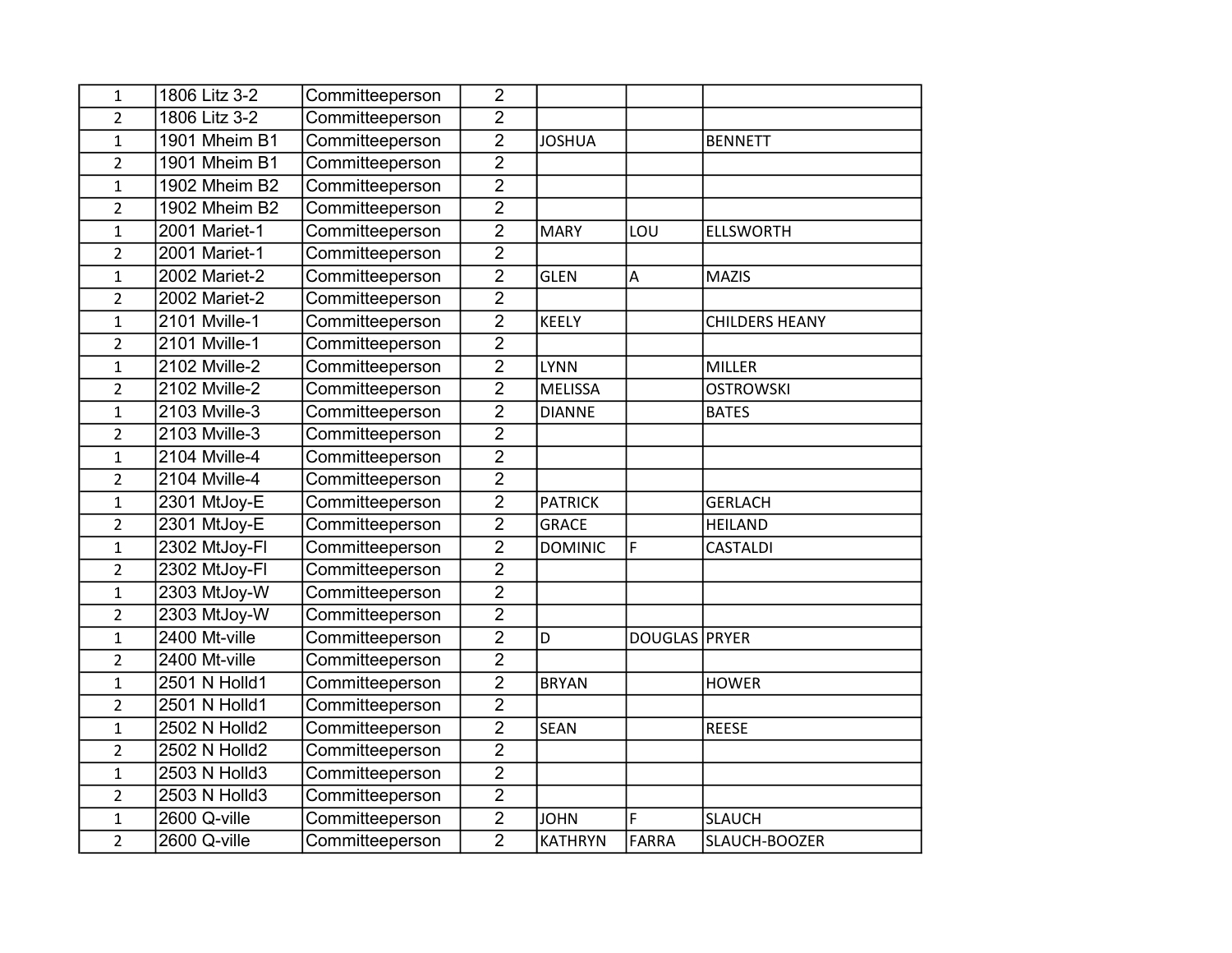| $\mathbf 1$    | 2701 Strasbg1   | Committeeperson | $\overline{2}$ |                |   |                |
|----------------|-----------------|-----------------|----------------|----------------|---|----------------|
| $\overline{2}$ | 2701 Strasbg1   | Committeeperson | $\overline{2}$ |                |   |                |
| $\mathbf{1}$   | 2703 Strasbg3   | Committeeperson | $\overline{2}$ | SHAWN          | P | <b>GARVEY</b>  |
| $\overline{2}$ | $2703$ Strasbg3 | Committeeperson | $\overline{2}$ |                |   |                |
| $\overline{1}$ | 2800 Terre HI   | Committeeperson | $\overline{2}$ |                |   |                |
| $\overline{2}$ | 2800 Terre HI   | Committeeperson | $\overline{2}$ |                |   |                |
| $\mathbf 1$    | 2900 Bart Twp   | Committeeperson | $\overline{2}$ |                |   |                |
| $\overline{2}$ | 2900 Bart Twp   | Committeeperson | $\overline{2}$ |                |   |                |
| $\mathbf{1}$   | 3001 B-nock-B   | Committeeperson | $\overline{2}$ |                |   |                |
| $\overline{2}$ | 3001 B-nock-B   | Committeeperson | $\overline{2}$ |                |   |                |
| $\mathbf{1}$   | 3002 B-nock-M   | Committeeperson | $\overline{2}$ |                |   |                |
| $\overline{2}$ | 3002 B-nock-M   | Committeeperson | $\overline{2}$ |                |   |                |
| $\mathbf{1}$   | 3100 Canarvon   | Committeeperson | $\overline{2}$ | <b>PAULENE</b> | B | <b>REDDING</b> |
| $\overline{2}$ | 3100 Canarvon   | Committeeperson | $\overline{2}$ | LORI           | G | <b>KIER</b>    |
| $\mathbf 1$    | 3201 Clay T-N   | Committeeperson | $\overline{2}$ |                |   |                |
| $\overline{2}$ | 3201 Clay T-N   | Committeeperson | $\overline{2}$ |                |   |                |
| $\mathbf{1}$   | 3202 Clay T-S   | Committeeperson | $\overline{2}$ | <b>PAMELA</b>  |   | <b>WAY</b>     |
| $\overline{2}$ | 3202 Clay T-S   | Committeeperson | $\overline{2}$ |                |   |                |
| $\mathbf{1}$   | 3301 CocE-Smk   | Committeeperson | $\overline{2}$ |                |   |                |
| $\overline{2}$ | 3301 CocE-Smk   | Committeeperson | $\overline{2}$ |                |   |                |
| $\mathbf{1}$   | 3302 CocE-Swrt  | Committeeperson | $\overline{2}$ |                |   |                |
| $\overline{2}$ | 3302 CocE-Swrt  | Committeeperson | $\overline{2}$ |                |   |                |
| 1              | 3303 CocE-Stv   | Committeeperson | $\overline{2}$ |                |   |                |
| $\overline{2}$ | 3303 CocE-Stv   | Committeeperson | $\overline{2}$ |                |   |                |
| $\mathbf{1}$   | 3304 CocE-Rms   | Committeeperson | $\overline{2}$ |                |   |                |
| $\overline{2}$ | 3304 CocE-Rms   | Committeeperson | $\overline{2}$ |                |   |                |
| $\mathbf 1$    | 3401 CocW-Rein  | Committeeperson | $\overline{2}$ |                |   |                |
| $\overline{2}$ | 3401 CocW-Rein  | Committeeperson | $\overline{2}$ |                |   |                |
| $\mathbf{1}$   | 3402 CocW-Sch   | Committeeperson | $\overline{2}$ |                |   |                |
| $\overline{2}$ | 3402 CocW-Sch   | Committeeperson | $\overline{2}$ |                |   |                |
| $\overline{1}$ | 3500 Colerain   | Committeeperson | $\overline{2}$ |                |   |                |
| $\overline{2}$ | 3500 Colerain   | Committeeperson | $\overline{c}$ |                |   |                |
| $\mathbf 1$    | 3600 Conestoga  | Committeeperson | $\overline{2}$ | <b>JAMIE</b>   | G | <b>PIKOLAS</b> |
| $\overline{2}$ | 3600 Conestoga  | Committeeperson | $\overline{2}$ |                |   |                |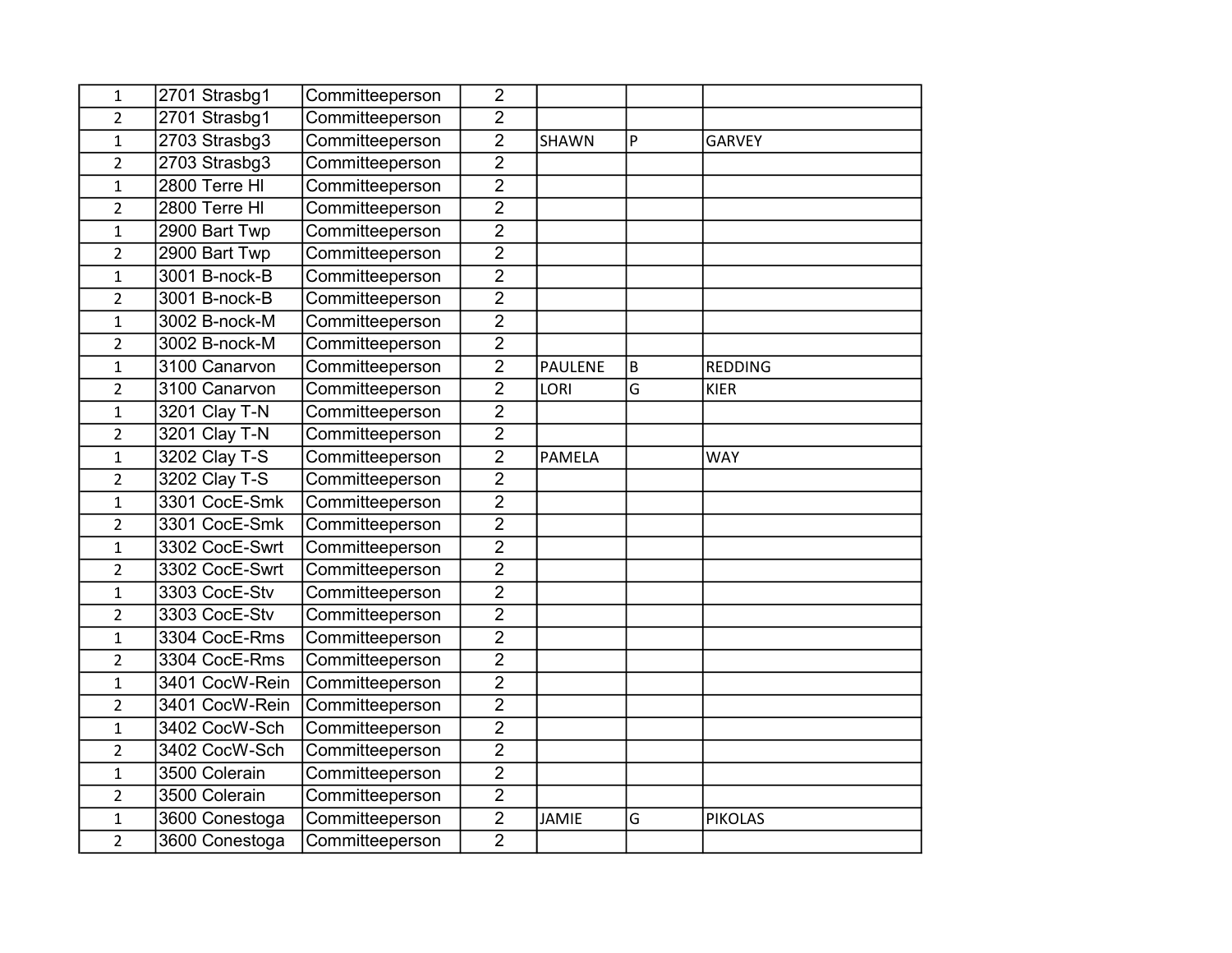| 1              | 3700 Conoy                     | Committeeperson | $\overline{2}$ | <b>RACHEL</b>  |   | <b>RANK</b>         |
|----------------|--------------------------------|-----------------|----------------|----------------|---|---------------------|
| $\overline{2}$ | 3700 Conoy                     | Committeeperson | $\overline{2}$ |                |   |                     |
| $\mathbf{1}$   | 3801 DonE-May                  | Committeeperson | $\overline{2}$ | ABRAM          |   | CAMPBELL            |
| $\overline{2}$ | 3801 DonE-May                  | Committeeperson | $\overline{2}$ |                |   |                     |
| $\mathbf{1}$   | 3802 DonE-Spr                  | Committeeperson | $\overline{2}$ |                |   |                     |
| $\overline{c}$ | 3802 DonE-Spr                  | Committeeperson | $\overline{2}$ |                |   |                     |
| $\mathbf{1}$   | 3803 DonE-MayW                 | Committeeperson | $\overline{2}$ | <b>BRADLEY</b> |   | <b>MIKITKO</b>      |
| $\overline{2}$ | 3803 DonE-MayW Committeeperson |                 | $\overline{2}$ | <b>MELISSA</b> |   | <b>ODEN</b>         |
| $\mathbf{1}$   | 3901 DonglW-1                  | Committeeperson | $\overline{2}$ |                |   |                     |
| $\overline{2}$ | 3901 DonglW-1                  | Committeeperson | $\overline{2}$ |                |   |                     |
| $\mathbf{1}$   | 3902 DonglW-2                  | Committeeperson | $\overline{2}$ |                |   |                     |
| $\overline{2}$ | 3902 DonglW-2                  | Committeeperson | $\overline{2}$ |                |   |                     |
| $\mathbf{1}$   | 3903 DonglW-3                  | Committeeperson | $\overline{2}$ |                |   |                     |
| $\overline{2}$ | 3903 DonglW-3                  | Committeeperson | $\overline{2}$ |                |   |                     |
| $\mathbf{1}$   | 3904 Dong W-4                  | Committeeperson | $\overline{2}$ | <b>DWIGHT</b>  |   | <b>EICHELBERGER</b> |
| $\overline{2}$ | 3904 Dong W-4                  | Committeeperson | $\overline{2}$ | <b>BRENDA</b>  |   | <b>EICHELBERGER</b> |
| $\mathbf{1}$   | 4000 Drumore                   | Committeeperson | $\overline{2}$ | <b>JOHN</b>    | S | <b>ADAMS</b>        |
| $\overline{2}$ | 4000 Drumore                   | Committeeperson | $\overline{2}$ |                |   |                     |
| $\mathbf{1}$   | 4100 Drumor E                  | Committeeperson | $\overline{2}$ | <b>DALE</b>    | A | <b>HAMBY</b>        |
| $\overline{2}$ | 4100 Drumor E                  | Committeeperson | $\overline{2}$ |                |   |                     |
| $\mathbf{1}$   | 4201 Earl-Mdl                  | Committeeperson | $\overline{2}$ |                |   |                     |
| $\overline{2}$ | 4201 Earl-Mdl                  | Committeeperson | $\overline{2}$ |                |   |                     |
| $\mathbf{1}$   | 4202 Earl-NH                   | Committeeperson | $\overline{2}$ |                |   |                     |
| $\overline{2}$ | 4202 Earl-NH                   | Committeeperson | $\overline{2}$ |                |   |                     |
| $\mathbf{1}$   | 4301 EarlE-BB                  | Committeeperson | $\overline{2}$ |                |   |                     |
| $\overline{2}$ | 4301 EarlE-BB                  | Committeeperson | $\overline{2}$ |                |   |                     |
| $\mathbf{1}$   | 4302 EarlE-TH                  | Committeeperson | $\overline{2}$ |                |   |                     |
| $\overline{2}$ | 4302 EarlE-TH                  | Committeeperson | $\overline{2}$ |                |   |                     |
| $\mathbf 1$    | 4401 EarlW-Er                  | Committeeperson | $\overline{2}$ | <b>NEIL</b>    | B | <b>WARD</b>         |
| $\overline{2}$ | 4401 EarlW-Er                  | Committeeperson | $\overline{2}$ |                |   |                     |
| $\mathbf{1}$   | 4402 EarlW-Fr                  | Committeeperson | $\overline{2}$ |                |   |                     |
| $\overline{2}$ | 4402 EarlW-Fr                  | Committeeperson | $\overline{2}$ |                |   |                     |
| $\mathbf 1$    | 4403 Earl W-No                 | Committeeperson | $\overline{2}$ |                |   |                     |
| $\overline{2}$ | 4403 Earl W-No                 | Committeeperson | $\overline{2}$ |                |   |                     |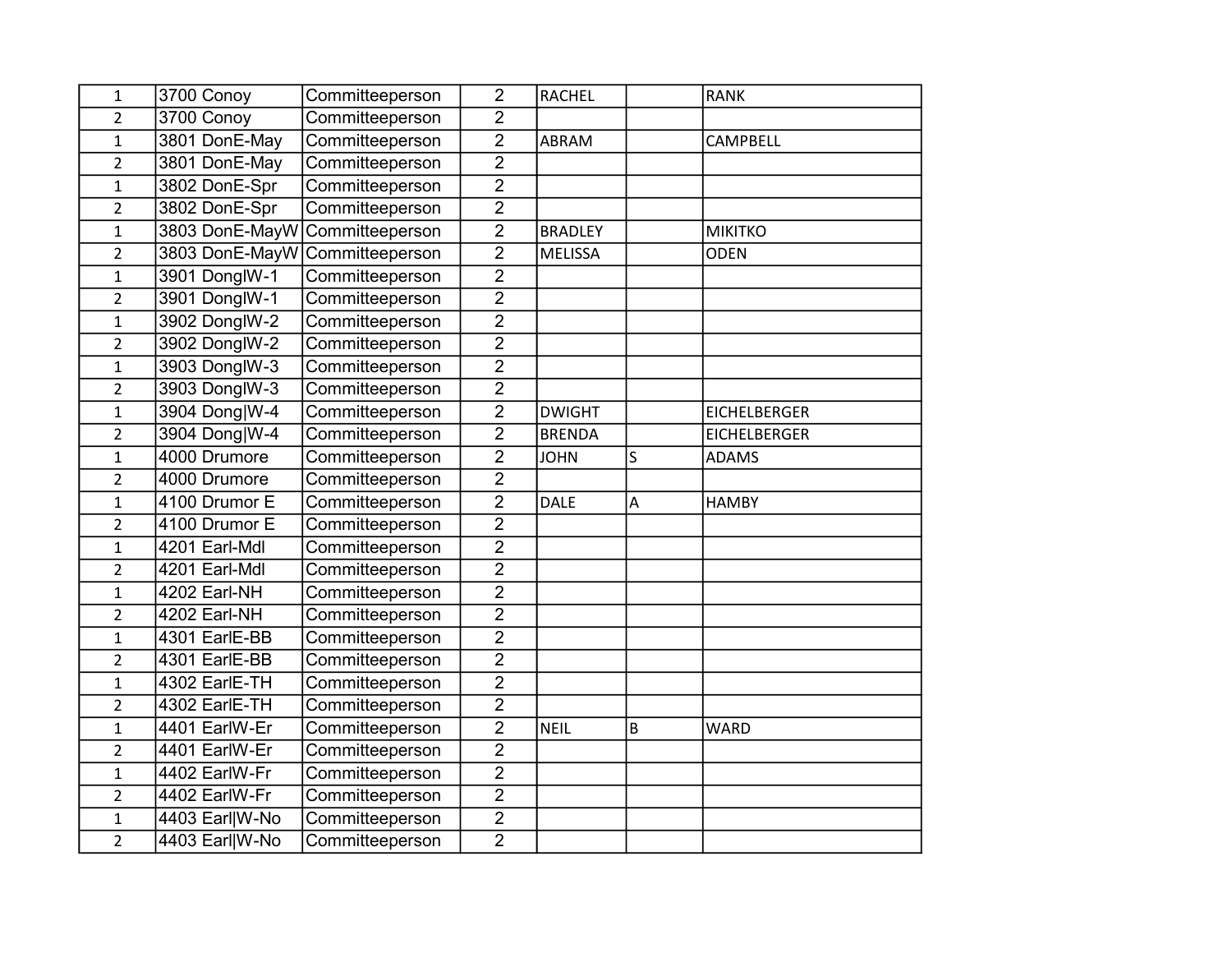| $\mathbf{1}$   | 4500 Eden      | Committeeperson | $\overline{2}$ |                 |                  |
|----------------|----------------|-----------------|----------------|-----------------|------------------|
| $\overline{2}$ | 4500 Eden      | Committeeperson | $\overline{2}$ |                 |                  |
| $\mathbf{1}$   | 4600 Elizabeth | Committeeperson | $\overline{2}$ | <b>RODGER</b>   | <b>DOURTE</b>    |
| $\overline{2}$ | 4600 Elizabeth | Committeeperson | $\overline{2}$ |                 |                  |
| $\mathbf{1}$   | 4701 Eph-Linc  | Committeeperson | $\overline{2}$ |                 |                  |
| $\overline{2}$ | 4701 Eph-Linc  | Committeeperson | $\overline{2}$ |                 |                  |
| $\mathbf{1}$   | 4702 Eph-Murr  | Committeeperson | $\overline{2}$ |                 |                  |
| $\overline{2}$ | 4702 Eph-Murr  | Committeeperson | $\overline{2}$ |                 |                  |
| $\mathbf{1}$   | 4703 Eph-TRun  | Committeeperson | $\overline{2}$ |                 |                  |
| $\overline{2}$ | 4703 Eph-TRun  | Committeeperson | $\overline{2}$ |                 |                  |
| $\mathbf{1}$   | 4800 Fulton    | Committeeperson | $\overline{2}$ |                 |                  |
| $\overline{2}$ | 4800 Fulton    | Committeeperson | $\overline{2}$ |                 |                  |
| 1              | 4901 HmpE-Bar  | Committeeperson | $\overline{2}$ | <b>BRIAN</b>    | <b>KLUGH</b>     |
| $\overline{2}$ | 4901 HmpE-Bar  | Committeeperson | $\overline{2}$ | <b>JOSEPH</b>   | <b>RUMBERGER</b> |
| $\mathbf{1}$   | 4902 HmpE-Cnt  | Committeeperson | $\overline{2}$ |                 |                  |
| $\overline{2}$ | 4902 HmpE-Cnt  | Committeeperson | $\overline{2}$ |                 |                  |
| $\mathbf{1}$   | 4903 HmpE-Chr  | Committeeperson | $\overline{2}$ | <b>MICHAEL</b>  | MEZZETTI         |
| $\overline{2}$ | 4903 HmpE-Chr  | Committeeperson | $\overline{2}$ |                 |                  |
| $\mathbf{1}$   | 4904 HmpE-Chs  | Committeeperson | $\overline{2}$ |                 |                  |
| $\overline{2}$ | 4904 HmpE-Chs  | Committeeperson | $\overline{2}$ |                 |                  |
| $\mathbf{1}$   | 4905 HmpE-Fri  | Committeeperson | $\overline{2}$ | <b>MARCY</b>    | <b>DUBROFF</b>   |
| $\overline{2}$ | 4905 HmpE-Fri  | Committeeperson | $\overline{2}$ |                 |                  |
| 1              | 4906 HmpE-Spr  | Committeeperson | $\overline{2}$ |                 |                  |
| $\overline{2}$ | 4906 HmpE-Spr  | Committeeperson | $\overline{2}$ |                 |                  |
| $\mathbf{1}$   | 4907 HmpE-Hmp  | Committeeperson | $\overline{2}$ |                 |                  |
| $\overline{2}$ | 4907 HmpE-Hmp  | Committeeperson | $\overline{2}$ |                 |                  |
| $\mathbf{1}$   | 4908 HmpE-Ind  | Committeeperson | $\overline{2}$ |                 |                  |
| $\overline{2}$ | 4908 HmpE-Ind  | Committeeperson | $\overline{2}$ |                 |                  |
| $\mathbf{1}$   | 4909 HmpE-Kng  | Committeeperson | $\overline{2}$ |                 |                  |
| $\overline{2}$ | 4909 HmpE-Kng  | Committeeperson | $\overline{2}$ |                 |                  |
| $\mathbf{1}$   | 4911 HmpE-Ln   | Committeeperson | $\overline{2}$ |                 |                  |
| $\overline{2}$ | 4911 HmpE-Ln   | Committeeperson | $\overline{2}$ |                 |                  |
| $\mathbf{1}$   | 4912 HmpE-Mil  | Committeeperson | $\overline{2}$ | <b>MARTIN</b>   | DEES, JR         |
| $\overline{2}$ | 4912 HmpE-Mil  | Committeeperson | $\overline{2}$ | <b>JENNIFER</b> | <b>ERICSON</b>   |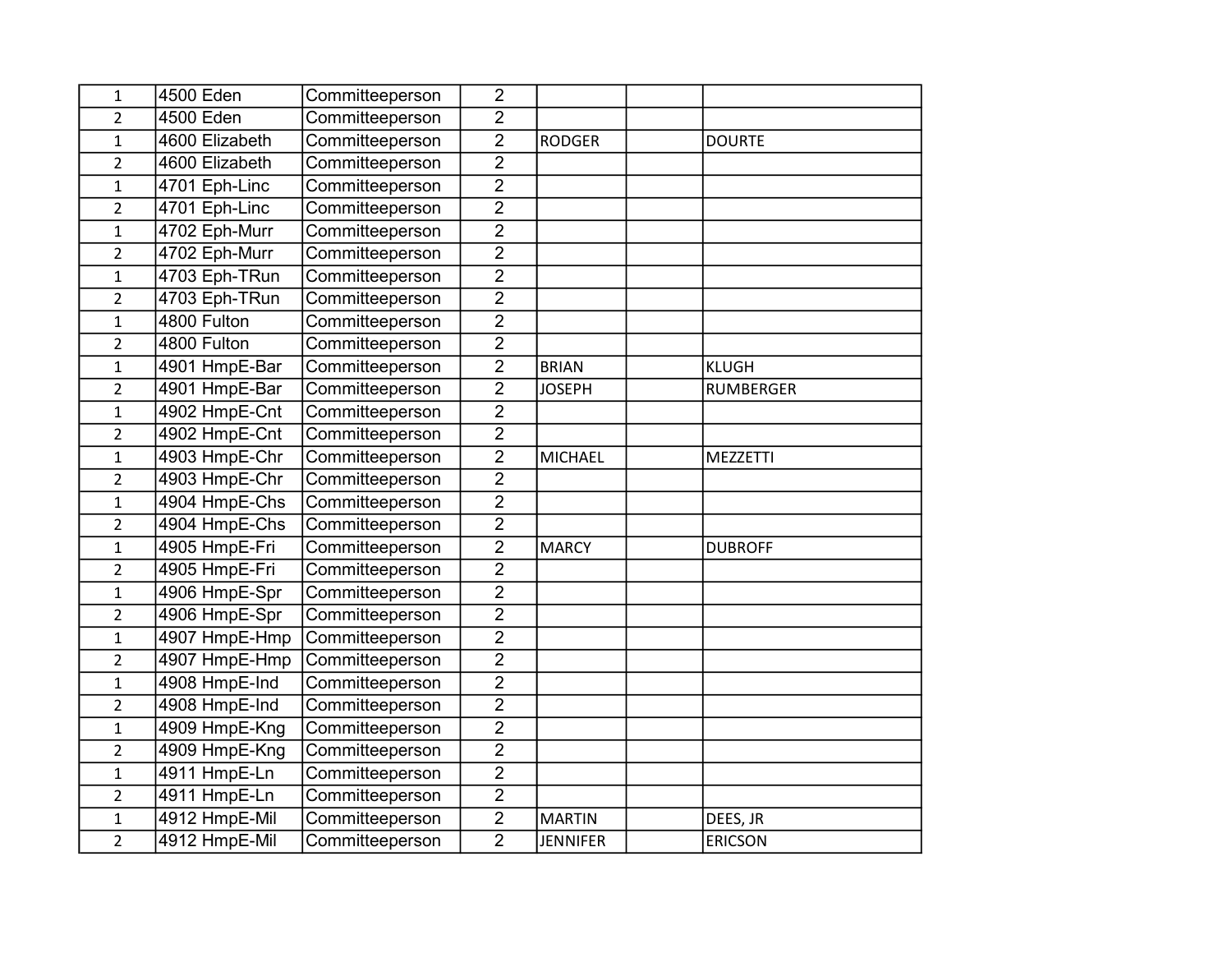| $\mathbf{1}$   | 4913 HmpE-Pet | Committeeperson | $\overline{2}$ | <b>ROBERT</b>   | M                       | <b>JOHNSON</b>  |
|----------------|---------------|-----------------|----------------|-----------------|-------------------------|-----------------|
| $\overline{2}$ | 4913 HmpE-Pet | Committeeperson | $\overline{2}$ |                 |                         |                 |
| $\mathbf{1}$   | 4914 HmpE-Ple | Committeeperson | $\overline{2}$ |                 |                         |                 |
| $\overline{2}$ | 4914 HmpE-Ple | Committeeperson | $\overline{2}$ |                 |                         |                 |
| $\mathbf{1}$   | 4915 HmpE-Rhr | Committeeperson | $\overline{2}$ | <b>AMY</b>      | $\mathsf R$             | <b>MORENO</b>   |
| $\overline{c}$ | 4915 HmpE-Rhr | Committeeperson | $\overline{2}$ | <b>LESTER</b>   |                         | <b>HELMECZI</b> |
| $\mathbf{1}$   | 4916 HmpE-Sct | Committeeperson | $\overline{2}$ | <b>BENJAMIN</b> | $\overline{\mathsf{R}}$ | <b>JOHNSON</b>  |
| $\overline{2}$ | 4916 HmpE-Sct | Committeeperson | $\overline{2}$ |                 |                         |                 |
| $\mathbf{1}$   | 5001 HmpW-Chs | Committeeperson | $\overline{2}$ |                 |                         |                 |
| $\overline{2}$ | 5001 HmpW-Chs | Committeeperson | $\overline{2}$ |                 |                         |                 |
| $\mathbf{1}$   | 5002 HmpW-Frm | Committeeperson | $\overline{2}$ |                 |                         |                 |
| $\overline{2}$ | 5002 HmpW-Frm | Committeeperson | $\overline{2}$ |                 |                         |                 |
| 1              | 5003 HmpW-Irn | Committeeperson | $\overline{2}$ |                 |                         |                 |
| $\overline{2}$ | 5003 HmpW-Irn | Committeeperson | $\overline{2}$ |                 |                         |                 |
| $\mathbf{1}$   | 5004 HmpW-Slv | Committeeperson | $\overline{2}$ |                 |                         |                 |
| $\overline{c}$ | 5004 HmpW-Slv | Committeeperson | $\overline{2}$ |                 |                         |                 |
| $\mathbf 1$    | 5005 HmpW-Oys | Committeeperson | $\overline{2}$ |                 |                         |                 |
| $\overline{2}$ | 5005 HmpW-Oys | Committeeperson | $\overline{2}$ |                 |                         |                 |
| $\mathbf{1}$   | 5006 HmpW-Hgh | Committeeperson | $\overline{2}$ |                 |                         |                 |
| $\overline{2}$ | 5006 HmpW-Hgh | Committeeperson | $\overline{2}$ |                 |                         |                 |
| $\mathbf{1}$   | 5007 HmpW-Sal | Committeeperson | $\overline{2}$ | ${\sf R}$       | <b>COLLEEN</b>          | <b>FRY</b>      |
| $\overline{2}$ | 5007 HmpW-Sal | Committeeperson | $\overline{2}$ |                 |                         |                 |
| $\mathbf{1}$   | 5101 LampE-1  | Committeeperson | $\overline{2}$ | <b>AJAY</b>     |                         | <b>MARWAHA</b>  |
| $\overline{2}$ | 5101 LampE-1  | Committeeperson | $\overline{2}$ |                 |                         |                 |
| $\mathbf{1}$   | 5102 LampE-2  | Committeeperson | $\overline{2}$ |                 |                         |                 |
| $\overline{c}$ | 5102 LampE-2  | Committeeperson | $\overline{2}$ |                 |                         |                 |
| 1              | 5103 LampE-3  | Committeeperson | $\overline{2}$ |                 |                         |                 |
| $\overline{2}$ | 5103 LampE-3  | Committeeperson | $\overline{2}$ |                 |                         |                 |
| $\mathbf{1}$   | 5104 LampE-4  | Committeeperson | $\overline{2}$ |                 |                         |                 |
| $\overline{2}$ | 5104 LampE-4  | Committeeperson | $\overline{2}$ |                 |                         |                 |
| $\mathbf{1}$   | 5105 LampE-5  | Committeeperson | $\overline{2}$ | D               | WEIDLER                 | <b>GROFF</b>    |
| $\overline{2}$ | 5105 LampE-5  | Committeeperson | $\overline{2}$ | <b>MARGARET</b> |                         | <b>STONER</b>   |
| 1              | 5106 LampE-6  | Committeeperson | $\overline{2}$ |                 |                         |                 |
| $\overline{2}$ | 5106 LampE-6  | Committeeperson | $\overline{2}$ |                 |                         |                 |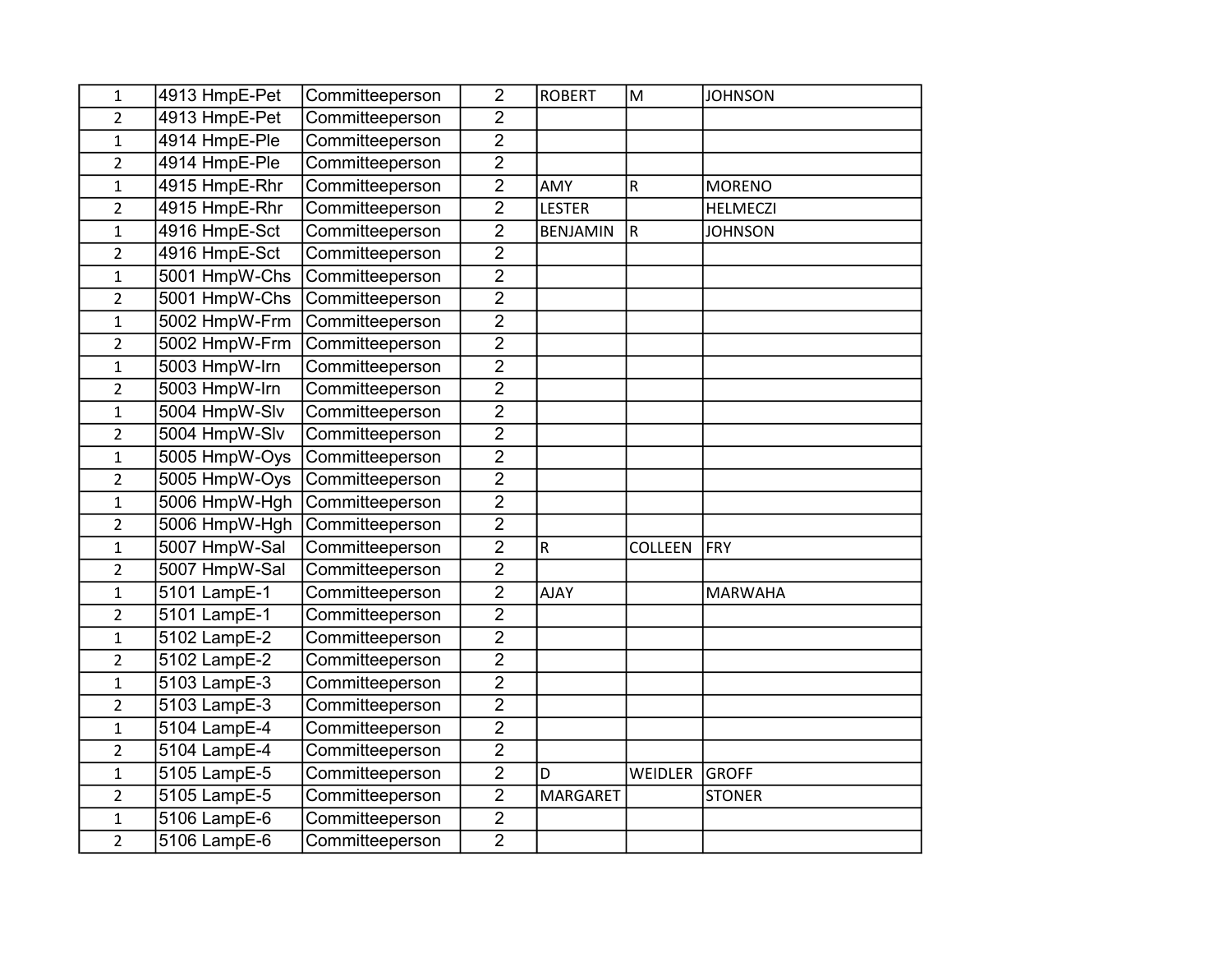| $\mathbf{1}$   | 5107 LampE-7  | Committeeperson | $\overline{2}$                   | <b>AUBRIE</b>   |               | <b>ENSINGER</b>      |
|----------------|---------------|-----------------|----------------------------------|-----------------|---------------|----------------------|
| $\overline{2}$ | 5107 LampE-7  | Committeeperson | $\overline{2}$                   | <b>FRANK</b>    |               | <b>HOLLINGSWORTH</b> |
| $\mathbf{1}$   | 5108 LampE-8  | Committeeperson | $\overline{2}$                   | <b>JONATHAN</b> | PAUL          | <b>FOX</b>           |
| $\overline{2}$ | 5108 LampE-8  | Committeeperson | $\overline{2}$                   | <b>JEAN</b>     | <b>MARY</b>   | <b>BICKMIRE</b>      |
| $\mathbf{1}$   | 5201 LmpW-Lmp | Committeeperson | $\overline{2}$                   | <b>NANCY</b>    | <b>RUTH</b>   | <b>SCHMEICHEL</b>    |
| $\overline{2}$ | 5201 LmpW-Lmp | Committeeperson | $\overline{2}$                   |                 |               |                      |
| $\mathbf{1}$   | 5202 LmpW-Lyn | Committeeperson | $\overline{2}$                   |                 |               |                      |
| $\overline{2}$ | 5202 LmpW-Lyn | Committeeperson | $\overline{2}$                   |                 |               |                      |
| $\mathbf{1}$   | 5203 LmpW-Wil | Committeeperson | $\overline{2}$                   | <b>CHARLES</b>  | W             | <b>BOOHAR</b>        |
| $\overline{2}$ | 5203 LmpW-Wil | Committeeperson | $\overline{2}$                   |                 |               |                      |
| $\mathbf 1$    | 5204 LmpW-Loc | Committeeperson | $\overline{2}$                   | <b>SUSAN</b>    |               | <b>HIGHFIELD</b>     |
| $\overline{2}$ | 5204 LmpW-Loc | Committeeperson | $\overline{2}$                   |                 |               |                      |
| $\mathbf{1}$   | 5205 LmpW-Mil | Committeeperson | $\overline{2}$                   | <b>SUSAN</b>    |               | DOUGLAS-REED         |
| $\overline{2}$ | 5205 LmpW-Mil | Committeeperson | $\overline{2}$                   | <b>TOM</b>      | $\mathsf{C}$  | <b>REED</b>          |
| $\mathbf{1}$   | 5206 LmpW-Lak | Committeeperson | $\overline{2}$                   | <b>JERRY</b>    |               | <b>HENIGE</b>        |
| $\overline{c}$ | 5206 LmpW-Lak | Committeeperson | $\overline{2}$                   | <b>JEN</b>      |               | <b>PORTER</b>        |
| $\mathbf{1}$   | 5207 LmpW-WHi | Committeeperson | $\overline{2}$                   |                 |               |                      |
| $\overline{2}$ | 5207 LmpW-WHi | Committeeperson | $\overline{2}$                   |                 |               |                      |
|                |               |                 |                                  | <b>SALLY</b>    |               | LYALL                |
| $\mathbf 1$    | 5301 LncTwp-1 | Committeeperson | $\overline{2}$                   |                 |               |                      |
| $\overline{2}$ | 5301 LncTwp-1 | Committeeperson | $\overline{2}$                   | <b>DAN</b>      |               | <b>GALLAGHER</b>     |
| $\mathbf{1}$   | 5302 LncTwp-2 | Committeeperson | $\overline{2}$                   | <b>MARY</b>     | <b>ALISON</b> | KIBLER               |
| $\overline{2}$ | 5302 LncTwp-2 | Committeeperson | $\overline{2}$                   |                 |               |                      |
| $\mathbf{1}$   | 5303 LncTwp-3 | Committeeperson | $\overline{2}$                   |                 |               |                      |
| $\overline{2}$ | 5303 LncTwp-3 | Committeeperson | $\overline{2}$                   |                 |               |                      |
| $\mathbf{1}$   | 5304 LncTwp-4 | Committeeperson | $\overline{2}$                   |                 |               |                      |
| $\overline{2}$ | 5304 LncTwp-4 | Committeeperson | $\overline{2}$                   |                 |               |                      |
| $\mathbf{1}$   | 5305 LncTwp-5 | Committeeperson | $\overline{2}$                   | <b>ASHLEY</b>   |               | <b>RAMSAY</b>        |
| $\overline{2}$ | 5305 LncTwp-5 | Committeeperson | $\overline{2}$                   | <b>ERIC</b>     |               | <b>SCHWARZ</b>       |
| $\mathbf{1}$   | 5306 LncTwp-6 | Committeeperson | $\overline{2}$                   |                 |               |                      |
| $\overline{2}$ | 5306 LncTwp-6 | Committeeperson | $\overline{2}$                   |                 |               |                      |
| $\mathbf{1}$   | 5307 LncTwp-7 | Committeeperson | $\overline{2}$                   | <b>NICHOLAS</b> |               | <b>SELCH</b>         |
| $\overline{2}$ | 5307 LncTwp-7 | Committeeperson | $\overline{2}$                   |                 |               |                      |
| $\mathbf{1}$   | 5308 LncTwp-8 | Committeeperson | $\overline{2}$<br>$\overline{2}$ |                 |               |                      |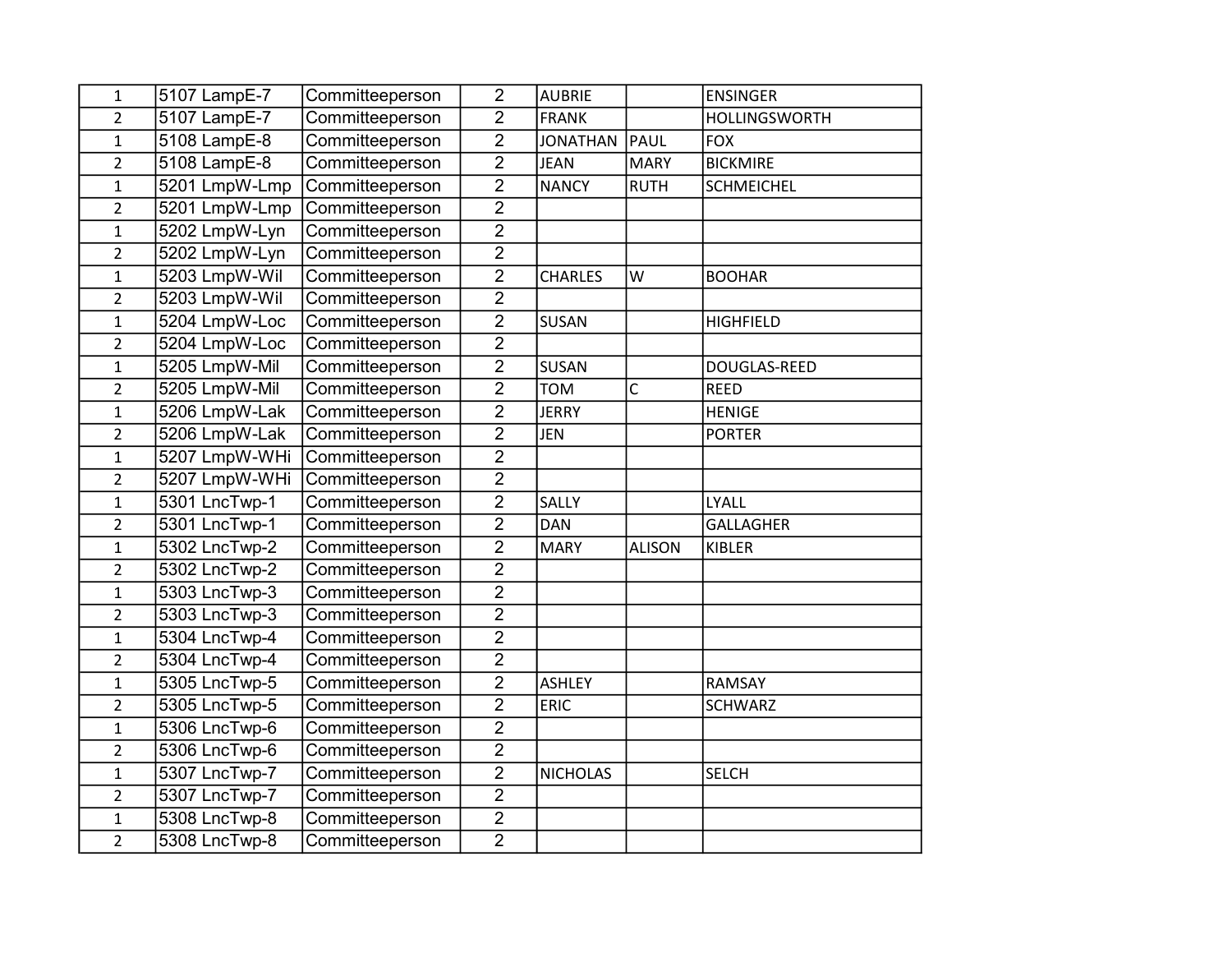| $\mathbf{1}$   | 5309 LncTwp-9 | Committeeperson | $\overline{2}$ | <b>MOLLY</b>      |      | <b>HENDERSON</b> |
|----------------|---------------|-----------------|----------------|-------------------|------|------------------|
| $\overline{2}$ | 5309 LncTwp-9 | Committeeperson | $\overline{2}$ |                   |      |                  |
| $\mathbf{1}$   | 5400 Leacock  | Committeeperson | $\overline{2}$ | <b>NANCY</b>      | G    | <b>HINES</b>     |
| $\overline{c}$ | 5400 Leacock  | Committeeperson | $\overline{2}$ | <b>JUDY</b>       |      | <b>DONNELLY</b>  |
| $\mathbf{1}$   | 5501 LeaU-Bar | Committeeperson | $\overline{2}$ |                   |      |                  |
| $\overline{c}$ | 5501 LeaU-Bar | Committeeperson | $\overline{2}$ |                   |      |                  |
| $\mathbf 1$    | 5502 LeaU-Lea | Committeeperson | $\overline{2}$ |                   |      |                  |
| $\overline{2}$ | 5502 LeaU-Lea | Committeeperson | $\overline{2}$ |                   |      |                  |
| $\mathbf{1}$   | 5503 LeaU-Leo | Committeeperson | $\overline{2}$ |                   |      |                  |
| $\overline{2}$ | 5503 LeaU-Leo | Committeeperson | $\overline{2}$ |                   |      |                  |
| $\mathbf{1}$   | 5600 LitBrit  | Committeeperson | $\overline{2}$ | <b>GWENDOLYLL</b> |      | <b>BOWERS</b>    |
| $\overline{c}$ | 5600 LitBrit  | Committeeperson | $\overline{2}$ | <b>ERNEST</b>     | ERIC | <b>GUYLL</b>     |
| $\mathbf{1}$   | 5701 ManTwp-1 | Committeeperson | $\overline{2}$ |                   |      |                  |
| $\overline{2}$ | 5701 ManTwp-1 | Committeeperson | $\overline{2}$ |                   |      |                  |
| $\mathbf{1}$   | 5702 ManTwp-2 | Committeeperson | $\overline{2}$ | <b>COURTNEY</b>   |      | <b>MORTON</b>    |
| $\overline{c}$ | 5702 ManTwp-2 | Committeeperson | $\overline{2}$ | <b>BOBETTE</b>    |      | <b>THORSEN</b>   |
| $\mathbf 1$    | 5703 ManTwp-3 | Committeeperson | $\overline{2}$ | SUSAN             | LAPE | <b>ROBERTSON</b> |
| $\overline{2}$ | 5703 ManTwp-3 | Committeeperson | $\overline{2}$ | <b>BETH</b>       |      | <b>TRUMAN</b>    |
| $\mathbf{1}$   | 5704 ManTwp-4 | Committeeperson | $\overline{2}$ | <b>JENNIFER</b>   | L    | <b>SCHNABEL</b>  |
| $\overline{c}$ | 5704 ManTwp-4 | Committeeperson | $\overline{2}$ | <b>DOROTHY</b>    | L    | <b>WEABER</b>    |
| $\overline{1}$ | 5705 ManTwp-5 | Committeeperson | $\overline{2}$ |                   |      |                  |
| $\overline{2}$ | 5705 ManTwp-5 | Committeeperson | $\overline{2}$ |                   |      |                  |
| 1              | 5706 ManTwp-6 | Committeeperson | $\overline{2}$ |                   |      |                  |
| $\overline{2}$ | 5706 ManTwp-6 | Committeeperson | $\overline{2}$ |                   |      |                  |
| $\mathbf{1}$   | 5707 ManTwp-7 | Committeeperson | $\overline{2}$ | <b>JEFFREY</b>    |      | <b>ROSS</b>      |
| $\overline{2}$ | 5707 ManTwp-7 | Committeeperson | $\overline{2}$ |                   |      |                  |
| $\mathbf{1}$   | 5708 ManTwp-8 | Committeeperson | $\overline{2}$ | <b>RYAN</b>       |      | <b>DODSON</b>    |
| $\overline{c}$ | 5708 ManTwp-8 | Committeeperson | $\overline{2}$ | <b>STEPHANIE</b>  |      | <b>HORST</b>     |
| $\mathbf{1}$   | 5709 ManTwp-9 | Committeeperson | $\overline{2}$ | <b>MARY ANN</b>   |      | <b>HOSSLER</b>   |
| $\overline{2}$ | 5709 ManTwp-9 | Committeeperson | $\overline{2}$ | <b>LUCILLE</b>    | G    | <b>STEELE</b>    |
| $\overline{1}$ | 5710 ManTw-10 | Committeeperson | $\overline{2}$ | CAROL             |      | <b>GIFFORD</b>   |
| $\overline{2}$ | 5710 ManTw-10 | Committeeperson | $\overline{2}$ | <b>STEVEN</b>     | L    | <b>SHENK</b>     |
| $\mathbf{1}$   | 5711 ManTw-11 | Committeeperson | $\overline{2}$ | <b>BRENDA</b>     |      | <b>KAUFFMAN</b>  |
| $\overline{2}$ | 5711 ManTw-11 | Committeeperson | $\overline{2}$ | <b>STEFAN</b>     |      | <b>BANASZAK</b>  |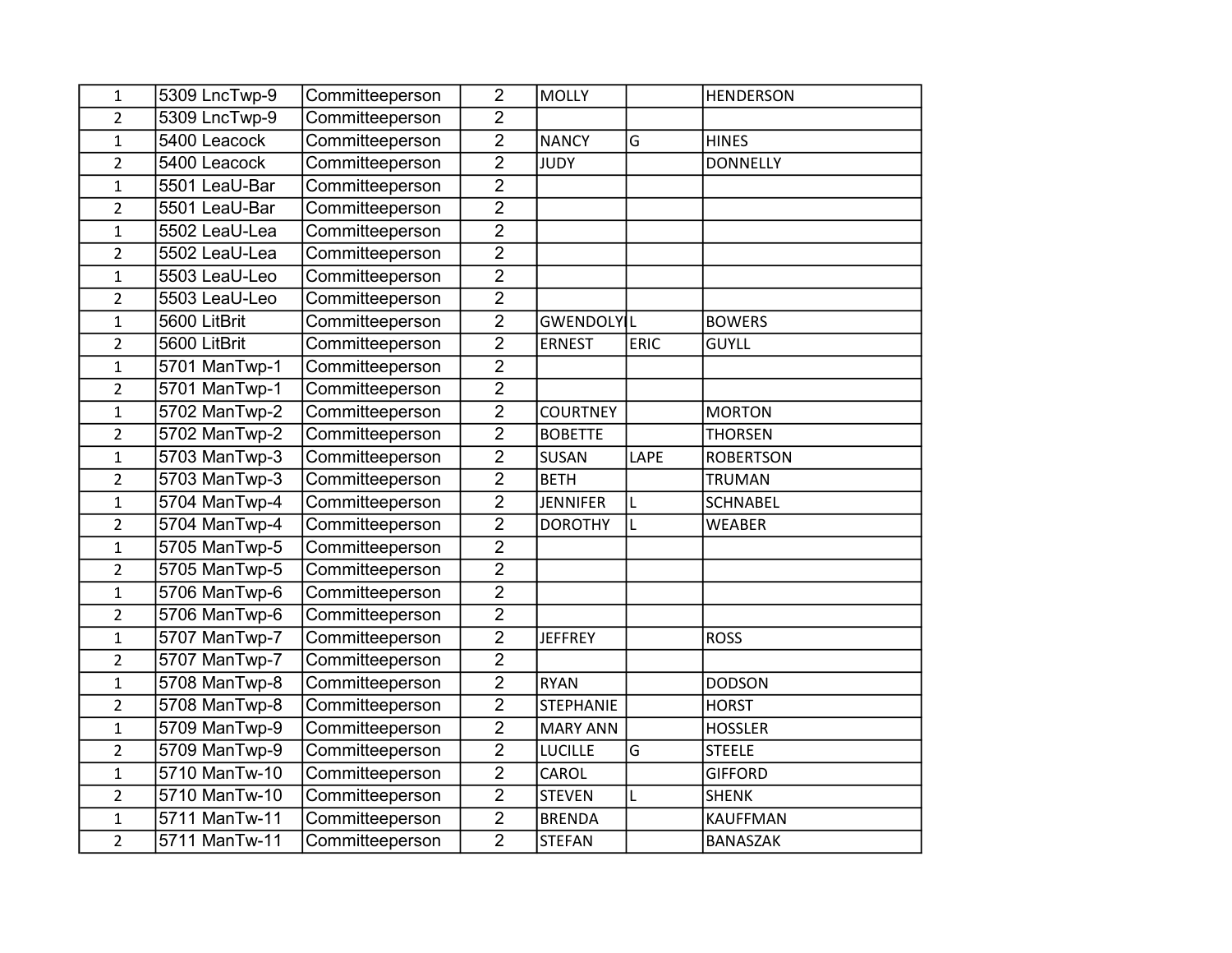| 1              | 5712 ManTw-12 | Committeeperson | $\overline{2}$ | <b>DEBRA</b>       | A | <b>FRANTZ</b>    |
|----------------|---------------|-----------------|----------------|--------------------|---|------------------|
| $\overline{2}$ | 5712 ManTw-12 | Committeeperson | $\overline{2}$ | SAMUEL             | M | <b>MECUM</b>     |
| 1              | 5713 ManTw-13 | Committeeperson | $\overline{2}$ | <b>JANE</b>        |   | <b>DRUCE</b>     |
| $\overline{2}$ | 5713 ManTw-13 | Committeeperson | $\overline{2}$ |                    |   |                  |
| $\mathbf{1}$   | 5714 ManTw-14 | Committeeperson | $\overline{2}$ |                    |   |                  |
| $\overline{c}$ | 5714 ManTw-14 | Committeeperson | $\overline{2}$ |                    |   |                  |
| $\mathbf{1}$   | 5715 ManTw-15 | Committeeperson | $\overline{2}$ | <b>THOMAS</b>      | P | PALLMEYER        |
| $\overline{2}$ | 5715 ManTw-15 | Committeeperson | $\overline{2}$ |                    |   |                  |
| $\mathbf{1}$   | 5716 ManTw-16 | Committeeperson | $\overline{2}$ | <b>TERRANCE</b>    |   | <b>HENDERSON</b> |
| $\overline{2}$ | 5716 ManTw-16 | Committeeperson | $\overline{2}$ | <b>NIKKI</b>       |   | <b>RIVERA</b>    |
| $\mathbf{1}$   | 5717 ManTw-17 | Committeeperson | $\overline{2}$ |                    |   |                  |
| $\overline{2}$ | 5717 ManTw-17 | Committeeperson | $\overline{2}$ |                    |   |                  |
| $\overline{1}$ | 5718 ManTw-18 | Committeeperson | $\overline{2}$ |                    |   |                  |
| $\overline{2}$ | 5718 ManTw-18 | Committeeperson | $\overline{2}$ |                    |   |                  |
| $\mathbf{1}$   | 5719 ManTw-19 | Committeeperson | $\overline{2}$ | <b>CHRISTOPHER</b> |   | WAKELEY          |
| $\overline{2}$ | 5719 ManTw-19 | Committeeperson | $\overline{2}$ |                    |   |                  |
| $\mathbf{1}$   | 5720 ManTw-20 | Committeeperson | $\overline{2}$ | <b>TOM</b>         |   | O'BRIEN          |
| $\overline{2}$ | 5720 ManTw-20 | Committeeperson | $\overline{2}$ |                    |   |                  |
| $\mathbf{1}$   | 5721 ManTw-21 | Committeeperson | $\overline{2}$ | <b>ALLISON</b>     |   | GRAY             |
| $\overline{2}$ | 5721 ManTw-21 | Committeeperson | $\overline{2}$ | <b>ELIZABETH</b>   |   | <b>WEHLER</b>    |
| $\mathbf{1}$   | 5722 ManTw-22 | Committeeperson | $\overline{2}$ | <b>MILA</b>        |   | PILZ             |
| $\overline{2}$ | 5722 ManTw-22 | Committeeperson | $\overline{2}$ |                    |   |                  |
| 1              | 5723 ManTw-23 | Committeeperson | $\overline{2}$ |                    |   |                  |
| $\overline{2}$ | 5723 ManTw-23 | Committeeperson | $\overline{2}$ |                    |   |                  |
| $\mathbf{1}$   | 5800 Manr-Bth | Committeeperson | $\overline{2}$ |                    |   |                  |
| $\overline{2}$ | 5800 Manr-Bth | Committeeperson | $\overline{2}$ |                    |   |                  |
| $\mathbf 1$    | 5801 Manr-Ham | Committeeperson | $\overline{2}$ | <b>JOSEPH</b>      |   | <b>MORAN III</b> |
| $\overline{2}$ | 5801 Manr-Ham | Committeeperson | $\overline{2}$ | LAWRENCE           |   | KINGSLEY         |
| $\mathbf{1}$   | 5802 Manr-Ind | Committeeperson | $\overline{2}$ |                    |   |                  |
| $\overline{2}$ | 5802 Manr-Ind | Committeeperson | $\overline{2}$ |                    |   |                  |
| $\mathbf{1}$   | 5803 Manr-Lei | Committeeperson | $\overline{2}$ | <b>KERRI</b>       |   | <b>MICHNYA</b>   |
| $\overline{2}$ | 5803 Manr-Lei | Committeeperson | $\overline{2}$ |                    |   |                  |
| 1              | 5804 Manr-New | Committeeperson | $\overline{2}$ |                    |   |                  |
| $\overline{2}$ | 5804 Manr-New | Committeeperson | $\overline{2}$ |                    |   |                  |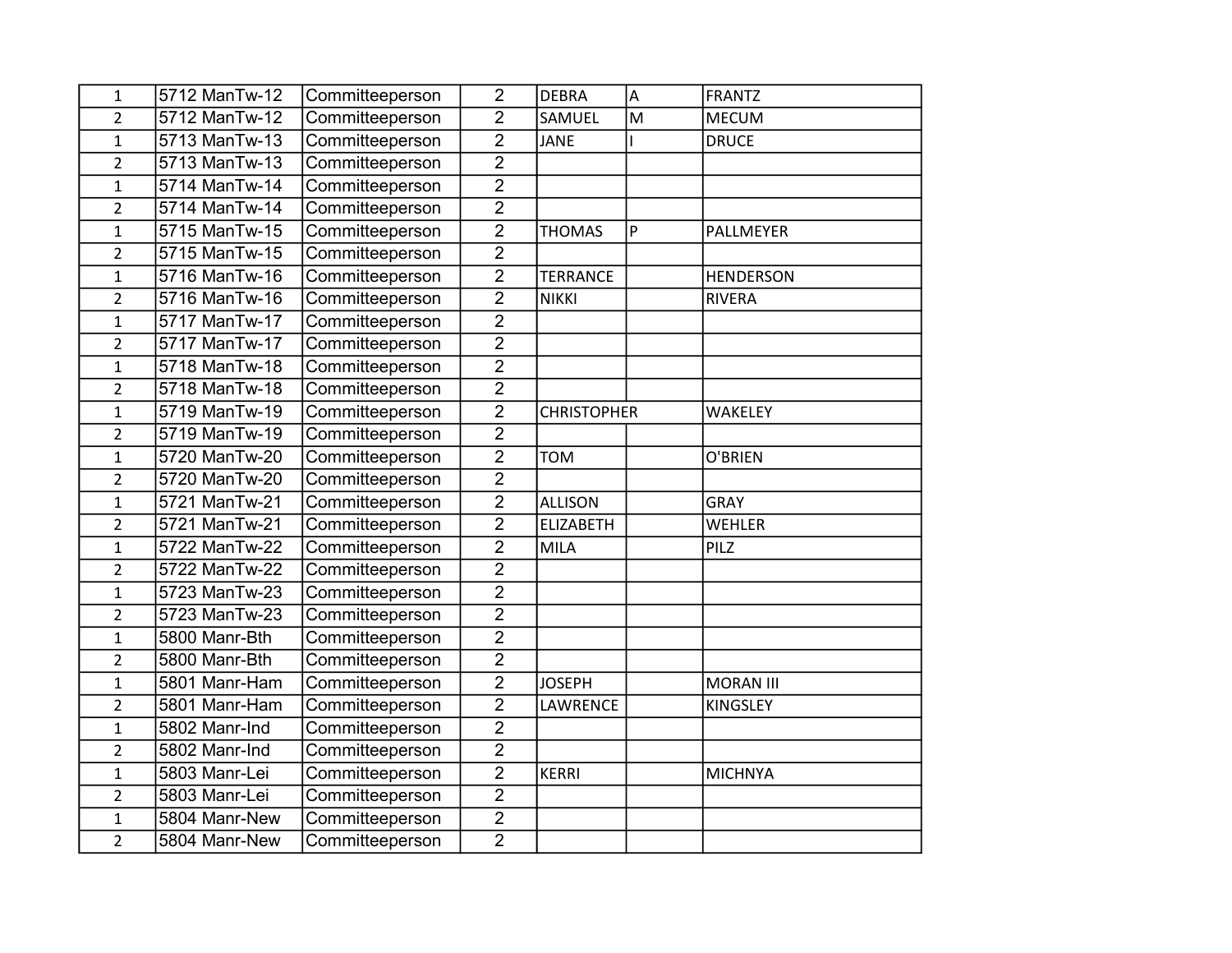| 1              | 5805 Manr-Wsh | Committeeperson | $\overline{2}$ |                    |   |                 |
|----------------|---------------|-----------------|----------------|--------------------|---|-----------------|
| $\overline{2}$ | 5805 Manr-Wsh | Committeeperson | $\overline{2}$ |                    |   |                 |
| 1              | 5806 Manr-WLn | Committeeperson | $\overline{2}$ |                    |   |                 |
| $\overline{2}$ | 5806 Manr-WLn | Committeeperson | $\overline{2}$ |                    |   |                 |
| $\mathbf 1$    | 5807 Manr-Est | Committeeperson | $\overline{2}$ | <b>THOMAS</b>      | L | MCCURDY, SR     |
| $\overline{2}$ | 5807 Manr-Est | Committeeperson | $\overline{2}$ | <b>MELISSA</b>     |   | <b>MONTI</b>    |
| $\mathbf{1}$   | 5808 Manr-HMi | Committeeperson | $\overline{2}$ |                    |   |                 |
| $\overline{2}$ | 5808 Manr-HMi | Committeeperson | $\overline{2}$ |                    |   |                 |
| $\mathbf{1}$   | 5900 Mart-Mar | Committeeperson | $\overline{2}$ |                    |   |                 |
| $\overline{2}$ | 5900 Mart-Mar | Committeeperson | $\overline{2}$ |                    |   |                 |
| $\mathbf{1}$   | 5901 Mart-Hol | Committeeperson | $\overline{2}$ |                    |   |                 |
| $\overline{2}$ | 5901 Mart-Hol | Committeeperson | $\overline{2}$ |                    |   |                 |
| $\mathbf{1}$   | 6001 MtJy-Mil | Committeeperson | $\overline{2}$ | <b>DEBRA</b>       | А | <b>DEIS</b>     |
| $\overline{2}$ | 6001 MtJy-Mil | Committeeperson | $\overline{2}$ |                    |   |                 |
| $\mathbf 1$    | 6002 MtJy-Fai | Committeeperson | $\overline{2}$ |                    |   |                 |
| $\overline{2}$ | 6002 MtJy-Fai | Committeeperson | $\overline{2}$ |                    |   |                 |
| $\mathbf 1$    | 6003 MtJy-Clv | Committeeperson | $\overline{2}$ | <b>CHRISTOPHER</b> |   | <b>HYNUM</b>    |
| $\overline{2}$ | 6003 MtJy-Clv | Committeeperson | $\overline{2}$ |                    |   |                 |
| $\mathbf 1$    | 6004 MtJy-Her | Committeeperson | $\overline{2}$ | <b>KRISTY</b>      |   | <b>MOORE</b>    |
| $\overline{2}$ | 6004 MtJy-Her | Committeeperson | $\overline{2}$ | WILLIAM            | F | <b>BERTRAND</b> |
| $\mathbf{1}$   | 6100 Paradise | Committeeperson | $\overline{2}$ |                    |   |                 |
| $\overline{2}$ | 6100 Paradise | Committeeperson | $\overline{2}$ |                    |   |                 |
| $\mathbf{1}$   | 6201 Penn-Jun | Committeeperson | $\overline{2}$ |                    |   |                 |
| $\overline{2}$ | 6201 Penn-Jun | Committeeperson | $\overline{2}$ |                    |   |                 |
| $\mathbf 1$    | 6202 Penn-SPn | Committeeperson | $\overline{2}$ |                    |   |                 |
| $\overline{2}$ | 6202 Penn-SPn | Committeeperson | $\overline{2}$ |                    |   |                 |
| $\mathbf{1}$   | 6203 Penn-Pnr | Committeeperson | $\overline{2}$ |                    |   |                 |
| $\overline{2}$ | 6203 Penn-Pnr | Committeeperson | $\overline{2}$ |                    |   |                 |
| $\mathbf 1$    | 6300 Peque-WW | Committeeperson | $\overline{2}$ |                    |   |                 |
| $\overline{2}$ | 6300 Peque-WW | Committeeperson | $\overline{2}$ |                    |   |                 |
| $\mathbf{1}$   | 6301 Peque-ND | Committeeperson | $\overline{2}$ | LAURA              |   | <b>SHENK</b>    |
| $\overline{2}$ | 6301 Peque-ND | Committeeperson | $\overline{2}$ |                    |   |                 |
| $\mathbf{1}$   | 6400 Prvidn-E | Committeeperson | $\overline{2}$ |                    |   |                 |
| $\overline{2}$ | 6400 Prvidn-E | Committeeperson | $\overline{2}$ |                    |   |                 |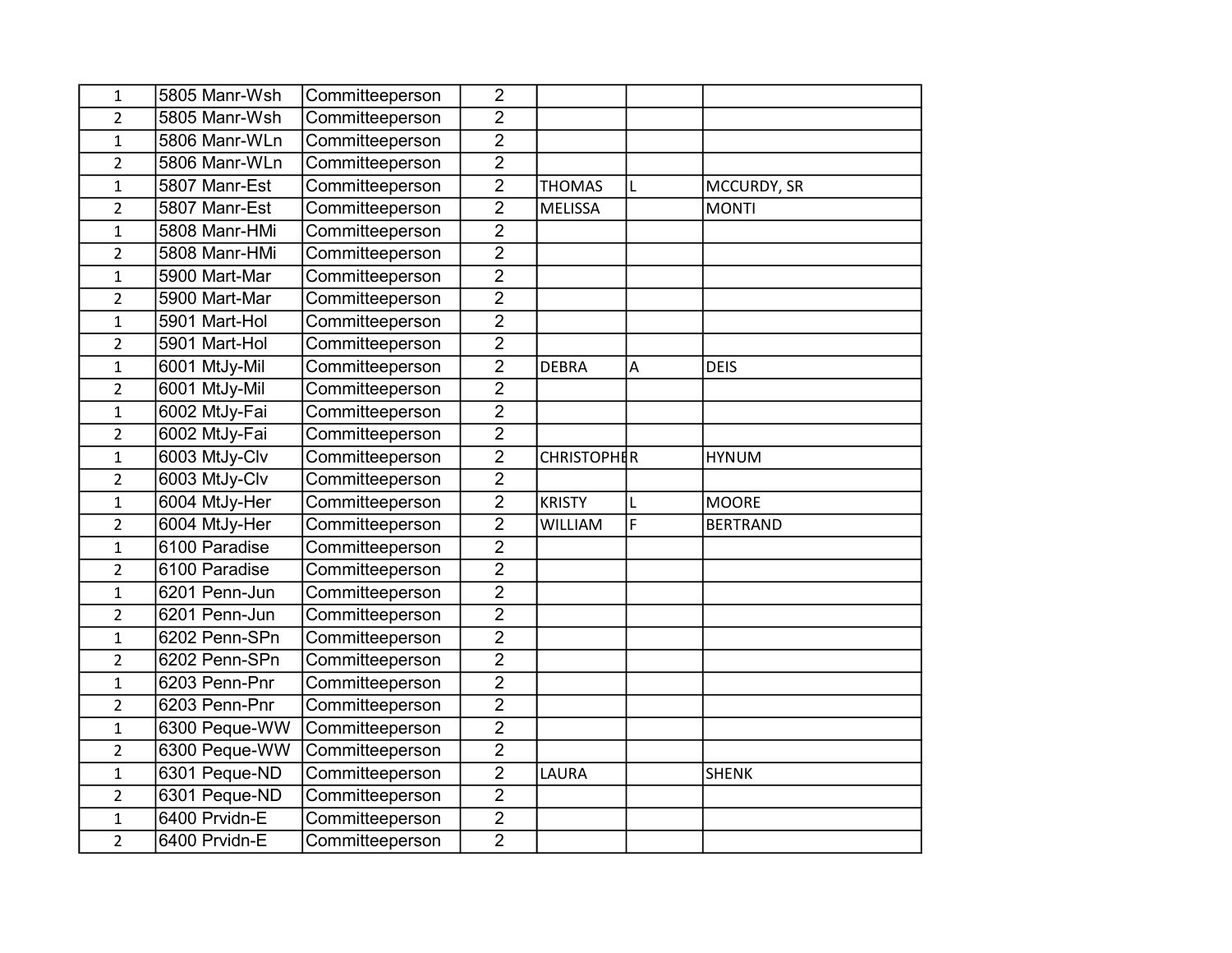| 1              | 6401 Prvidn-W  | Committeeperson | $\overline{2}$ |                 |   |               |
|----------------|----------------|-----------------|----------------|-----------------|---|---------------|
| $\overline{2}$ | 6401 Prvidn-W  | Committeeperson | $\overline{2}$ |                 |   |               |
| $\mathbf{1}$   | 6501 Rapho-SH  | Committeeperson | $\overline{2}$ |                 |   |               |
| $\overline{2}$ | 6501 Rapho-SH  | Committeeperson | $\overline{2}$ |                 |   |               |
| $\mathbf{1}$   | 6502 Raph-ETI  | Committeeperson | $\overline{2}$ |                 |   |               |
| $\overline{2}$ | 6502 Raph-ETI  | Committeeperson | $\overline{2}$ |                 |   |               |
| $\mathbf{1}$   | 6503 Rapho-US  | Committeeperson | $\overline{2}$ |                 |   |               |
| $\overline{2}$ | 6503 Rapho-US  | Committeeperson | $\overline{2}$ |                 |   |               |
| $\mathbf{1}$   | 6504 Rap-ETII  | Committeeperson | $\overline{2}$ |                 |   |               |
| $\overline{2}$ | 6504 Rap-ETII  | Committeeperson | $\overline{2}$ |                 |   |               |
| $\mathbf 1$    | 6505 Rapho-WC  | Committeeperson | $\overline{2}$ |                 |   |               |
| $\overline{2}$ | 6505 Rapho-WC  | Committeeperson | $\overline{2}$ |                 |   |               |
| $\mathbf{1}$   | 6600 Sadsbury  | Committeeperson | $\overline{2}$ | <b>STEPHEN</b>  |   | <b>RETTEW</b> |
| $\overline{2}$ | 6600 Sadsbury  | Committeeperson | $\overline{2}$ |                 |   |               |
| $\mathbf{1}$   | 6701 Sali-Cam  | Committeeperson | $\overline{2}$ | LEIGH           | S | <b>DALY</b>   |
| $\overline{2}$ | 6701 Sali-Cam  | Committeeperson | $\overline{2}$ | <b>PATRICIA</b> |   | <b>THOMAS</b> |
| $\mathbf{1}$   | 6702 Sali-Gap  | Committeeperson | $\overline{2}$ |                 |   |               |
| $\overline{2}$ | 6702 Sali-Gap  | Committeeperson | $\overline{2}$ |                 |   |               |
| $\mathbf 1$    | 6703 Sali-Wh   | Committeeperson | $\overline{2}$ |                 |   |               |
| $\overline{2}$ | 6703 Sali-Wh   | Committeeperson | $\overline{2}$ |                 |   |               |
| $\mathbf 1$    | 6800 Strasburg | Committeeperson | $\overline{2}$ |                 |   |               |
| $\overline{2}$ | 6800 Strasburg | Committeeperson | $\overline{2}$ |                 |   |               |
| $\mathbf{1}$   | 6901 Wwck-Bru  | Committeeperson | $\overline{2}$ |                 |   |               |
| $\overline{2}$ | 6901 Wwck-Bru  | Committeeperson | $\overline{2}$ |                 |   |               |
| $\mathbf{1}$   | 6902 Wwck-KHi  | Committeeperson | $\overline{2}$ | <b>ANNE</b>     |   | <b>PYLE</b>   |
| $\overline{2}$ | 6902 Wwck-KHi  | Committeeperson | $\overline{2}$ |                 |   |               |
| $\mathbf{1}$   | 6903 Wwck-Rth  | Committeeperson | $\overline{2}$ |                 |   |               |
| $\overline{2}$ | 6903 Wwck-Rth  | Committeeperson | $\overline{2}$ |                 |   |               |
| $\mathbf{1}$   | 6904 Wwck-Wd   | Committeeperson | $\overline{2}$ | SANDRA          |   | <b>KNAUB</b>  |
| $\overline{2}$ | 6904 Wwck-Wd   | Committeeperson | $\overline{2}$ |                 |   |               |
| $\overline{1}$ | 6905 Wwck-Cly  | Committeeperson | $\overline{2}$ |                 |   |               |
| $\overline{2}$ | 6905 Wwck-Cly  | Committeeperson | $\overline{2}$ |                 |   |               |
| $\mathbf 1$    | 6906 Wwck-HMn  | Committeeperson | $\overline{2}$ | <b>GEORGE</b>   | F | SAYLES        |
| $\overline{2}$ | 6906 Wwck-HMn  | Committeeperson | $\overline{2}$ |                 |   |               |